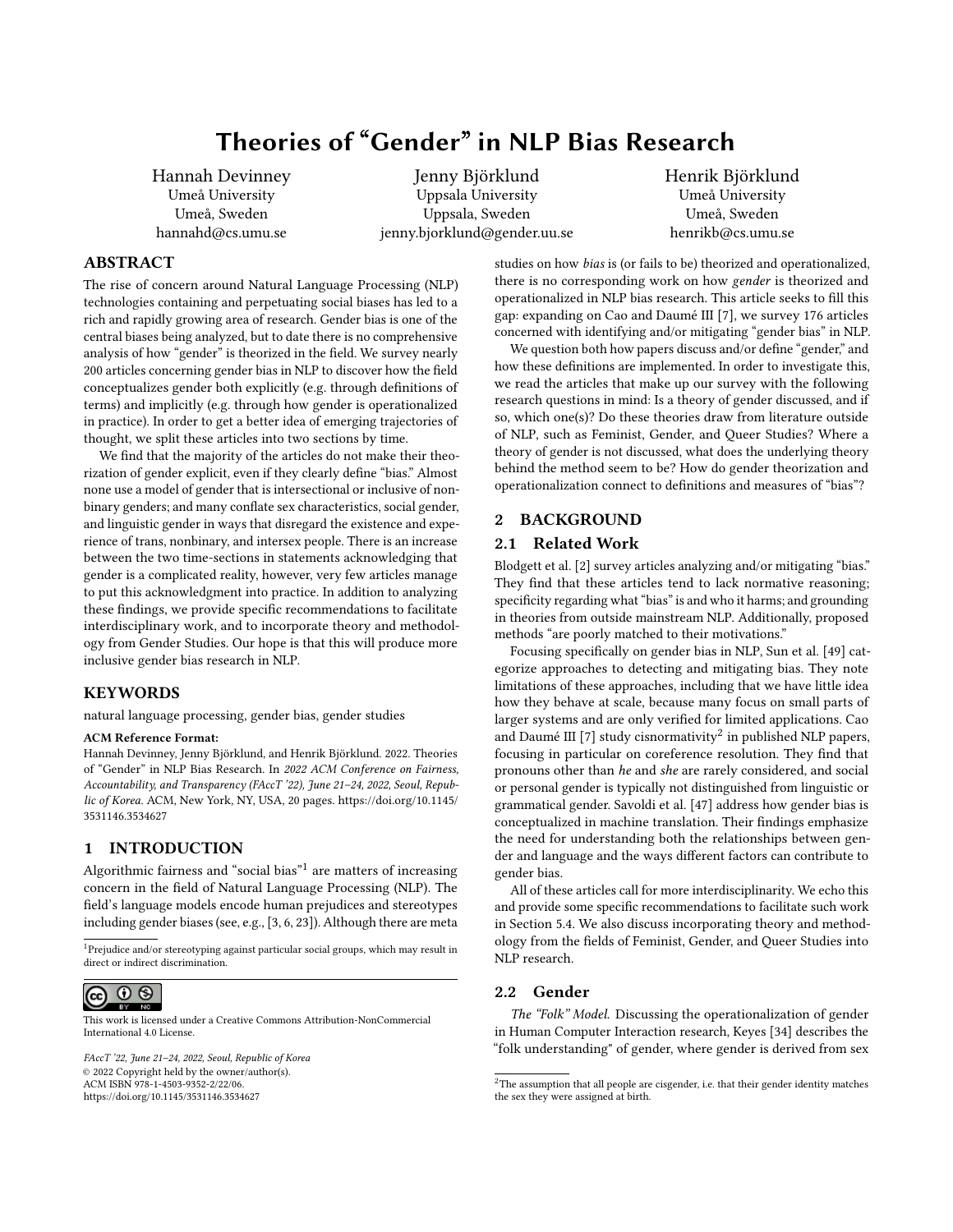and the two are often conflated. In this model, gender is binary, immutable, and physiological: there are two categories (man or woman), a person cannot alter their assigned category, and assignment is based on "externally expressed physical characteristics" [\[34\]](#page-9-3). This corresponds in some ways to [Butler'](#page-8-5)s idea of a "stable gender" in the "heterosexual matrix" - sex entails gender entails desire towards the "opposite" category [\[5\]](#page-8-5).

This model is not accurate: "sex" is not binary (intersex people exist, see [\[22\]](#page-9-4), among others); gender is neither immutable nor binary (trans and nonbinary people exist, and many cultures worldwide recognize more than two genders); and people do not actually assign gender to others based on physiology [\[34\]](#page-9-3).

The "folk" model erases the existence of trans and nonbinary people. This erasure from what is "acceptable" or "normal" has material and often violent consequences for trans people [\[31,](#page-9-5) [48\]](#page-9-6), who are not seen as having an "intelligible" gender by the people and systems they encounter. It additionally presents problems for cis people, notably cis women, reducing them to a shallow stereotype which may be at odds with their lived experiences, and defining them by their bodies (a form of objectification). This model is at odds with "fair" NLP systems, because it is guaranteed to exclude vulnerable populations from its reasoning.

Gender Performativity. In Feminist and Gender Studies, gender is understood as a social construction that varies by culture. "Sex" and "gender" are decoupled. One of the most prevalent ways of thinking about this decoupling is through gender performativity [\[5\]](#page-8-5).

Gender performativity means that we construct gender via discursive practices: gender is what one does rather than what one is. Repeated acts and interactions over time create our shared understandings of gendered categories, how we ourselves fit (or do not fit) into them, and how we categorize others. This theory rejects a stable gender: both as something culturally constant (acts may be interpreted differently in different times and places) and as something that is a constant property of individuals (a person's performativity may change).

Language is a part of gender performativity, and – importantly for bias research – a key part of how we transmit and maintain stereotypes [\[40\]](#page-9-7), (re)produce meaning [\[25\]](#page-9-8), and navigate systems of power. On the level of interaction between individuals, language acts can be used to accomplish particular goals, known in pragmatics as speech act theory. These acts may communicate intent ("Please close the window.") or actively change the state of the world ("I now pronounce you married."). Language acts can be part of performing gender. For example, introducing yourself with the name and pronouns you would like to be called contributes to how your gender performativity is perceived [\[10\]](#page-8-6). Language data for NLP are typically large corpora, and in aggregate do not reflect individual gender performances and experiences, but rather the production of gendered categories.

Although [Butler'](#page-8-5)s gender performativity is not the only possible model for gender (see chapter four of [Connell and Pearse](#page-8-7) [\[9\]](#page-8-7) for examples), it is one we view as fruitful when doing gender bias research in NLP. The discussions and recommendations in this article are guided by it.

As gender is conceived differently in different contexts, we must also question whether gender can be considered as a variable independent of all others. Gender intersects with other power asymmetries, such as race, class, sexuality, and (dis)ability (see, e.g., [\[13,](#page-9-9) [39\]](#page-9-10)), and we must account for the specific, intersectional locations of minoritized groups in NLP bias work.

# 3 SURVEY

## 3.1 Method

We collected papers concerned with "gender bias" over two phases. The first phase, collected in June and July of 2020, comprised 126 papers. We collected these from existing bibliographies of surveyed papers provided in [\[2,](#page-8-3) [18\]](#page-9-11). These cover papers "analyzing 'bias' in NLP systems ... [restricted] to papers about written text only" [\[2\]](#page-8-3). Based on titles and abstracts, we selected papers where gender was relatively significant: either the specific focus or used as a running example for more general tasks, such as bias measurement or mitigation. This yielded 115 titles, which we assume concern bias in NLP on some level based on their presence in [Blodgett et al.](#page-8-3) [\[2\]](#page-8-3). An additional 11, which fit both the NLP-bias and gender-focus criteria, were added from the bibliography of [Dinan et al.](#page-9-11) [\[18\]](#page-9-11). All of these papers are included in the first round of the survey.

In the second phase, we collected an additional 90 papers in September of 2021 following the method used by [Blodgett et al.](#page-8-3) [\[2\]](#page-8-3), by searching keywords "gender," "bias," and "NLP"/"Natural Lan-guage Processing" over several databases (the ACL anthology<sup>[3](#page-1-0)</sup>, Google Scholar<sup>[4](#page-1-1)</sup>, and arXiv<sup>[5](#page-1-2)</sup>) and filtering for those published in 2020 and 2021. Five of these were later rejected either as duplicates or because they did not actually address gender bias in NLP. We randomly sampled 50 of the remaining papers for the second round of the survey. The full list of articles is in Appendix A.

We read the articles with the goal of identifying how they theorize and operationalize gender and gender bias. We also categorized each paper according to language investigated; what NLP technology the paper concerns; and whether gender bias is the main focus or a use case. The headings are summarized in Table [1.](#page-2-0) Papers can belong to zero categories or multiple categories under some headings, while others expect yes/no answers. For the latter, additional notes were taken (e.g. where gender bias was not the focus, we noted if gender is presented in combination with other biases, demonstrating a general-purpose technique, etc.).

In our analysis of the results, we focus on the categories surrounding gender (how it is theorized and operationalized; and if and how it is problematized).

#### 3.2 Results

3.2.1 First Round (126 papers). Our findings with respect to Tech-nology and Gender Bias are consistent with [Blodgett et al.'](#page-8-3)s analysis of the NLP tasks covered and bias categories, respectively. The majority of the papers we survey (82,5%) deal only with English; seven papers (5,5%) concern machine translation; four (3,1%) are about a single non-English language; and the remainder compare multiple languages.

<span id="page-1-0"></span> $^3$ <https://aclanthology.org/>  $\,$ 

<span id="page-1-1"></span><sup>4</sup><https://scholar.google.com/>

<span id="page-1-2"></span><sup>5</sup><https://arxiv.org/>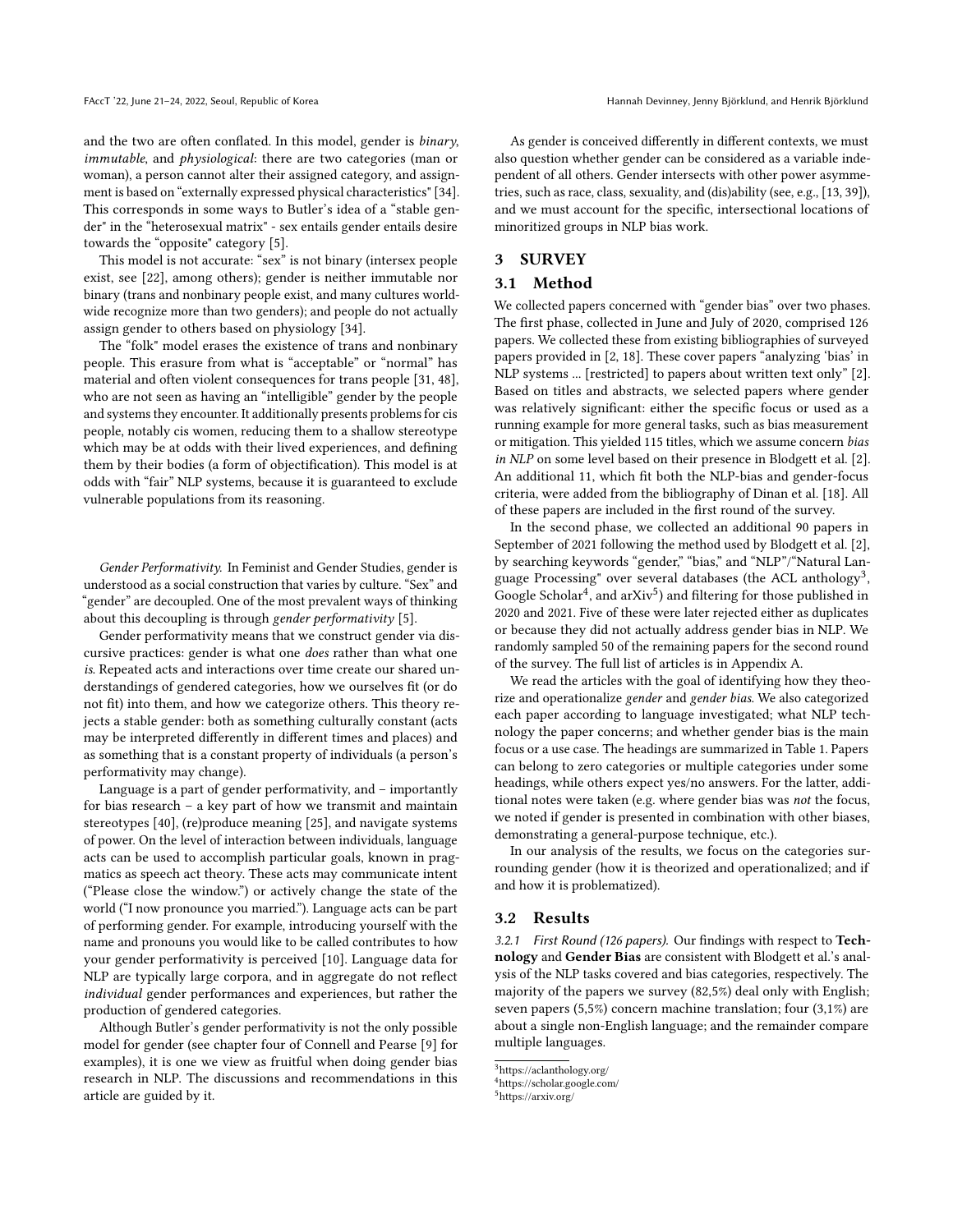<span id="page-2-0"></span>

| Heading                     | What is of concern?                                               |
|-----------------------------|-------------------------------------------------------------------|
| Gender                      | How is gender theorized?                                          |
| <b>Gender Bias</b>          | How is gender bias theorized and/or measured?                     |
| Technology                  | What is the technology of interest?                               |
| <b>Gender Proxies</b>       | How is gender operationalized?                                    |
| <b>Gender Focus</b>         | Is gender bias the focus of the paper?                            |
| Language                    | What language(s) are investigated?                                |
| <b>Binary Problematized</b> | Does the paper acknowledge that gender is not a binary attribute? |

#### Table 1: Categorization Schema for Surveyed Papers

## Table 2: Gender. How is gender theorized across papers? Note that papers may be included in multiple categories, so counts do not sum to 126 (round 1) or 50 (round 2).

| Gender              | Inclusion Criteria                                          | Round 1      | Round 2 |
|---------------------|-------------------------------------------------------------|--------------|---------|
| binary              | considers only men and women                                | 118          | 41      |
| essentialist        | makes specific claim about fundamental difference           | 12           |         |
| neutral             | includes concept of 'neutrality' (mixed groups or unknowns) | 7            |         |
| nonbinary-inclusive | thinks & operationalizes beyond two genders                 |              |         |
| social construct    | acknowledges gender varies/is a social construction         | 2            |         |
| trans-inclusive     | thinks & operationalizes beyond cis men and women           |              |         |
| undefined           | no framework                                                | $\mathbf{r}$ |         |
| underspecified      | does not explicitly/clearly define gender                   | 62           | 24      |

# Table 3: Gender Proxies. What data is consider representative of gender? Note that papers may use multiple strategies, so counts do not sum to 126 (round 1) or 50 (round 2).

| <b>Gender Proxy</b>  | <b>Inclusion Criteria</b>                                        | Round 1 | Round 2 |
|----------------------|------------------------------------------------------------------|---------|---------|
| pronouns             | uses gendered pronouns e.g. he, she, ze, they                    | 34      | 18      |
| annotation           | relies on annotated gender labels (any kind)                     | 12      | 6       |
| word lists           | compiles (unordered) lists of gender-associated terms            | 31      | 15      |
| word pairs           | matches pairs of "equivalent but for gender" terms               | 26      |         |
| sentence pairs       | like word pairs, but only use full sentences                     | 2       |         |
| grammatical gender   | uses grammatical (not lexical) gender e.g. morphological markers | 6       |         |
| names                | uses first names                                                 | 21      |         |
| <i>author</i> gender | round 1: inferred by annotators; round 2: self-identification    | 5       |         |
| photo (human-label)  | uses profile photos (labeled by annotators)                      | 3       |         |
| photo (AGR)          | uses profile photots (labeled by automated gender recognition)   | 3       |         |
| unspecified or $N/A$ | does not specify <i>or</i> does not use a proxy                  | 11      |         |

Gender. Of the 126 papers surveyed, 77 (61,1%) are categorized as having Gender Focus, meaning they are specifically concerned with "gender bias" rather than using gender as an example bias. 45,2% of the articles were tagged neither underspecified nor undefined. These discuss or define "gender" to some extent within the text, although in many cases rather shallowly and without citations. 49,2% were tagged underspecified: these papers never outright discuss what "gender" is, and instead seem to take it for granted that the definition is obvious to the reader. A rough idea of their definition can be discerned by analyzing methods and results to see how gender is operationalized. The remaining 5,5% (7 papers) are tagged undefined. This indicates that not only is gender never discussed or defined, but also that the model used cannot be inferred. These papers are not tagged binary because by not (explicitly or implicitly) defining gender they do not meet the criterion for this tag, "considers (only) men and women."

In fact, regardless of whether or not gender is defined, the methods of most studies (118, or 93,6%) operationalize gender with a binary model that reflects the "folk understanding" of gender. This figure includes all of the 62 papers that are tagged underspecified. Most papers concerning English language technology use pronouns, first names, word pairs, lists of words, or some combination of these strategies to identify referent gender. Where the papers are concerned with author gender or image captioning, this information is generally labeled based on (binary) human annotation or automated gender recognition from profile photos, which means there is a very strong risk of misgendering [\[34\]](#page-9-3).

Nearly every paper in this round fails to be inclusive of trans experiences, binary or nonbinary, in their methodology. 12 papers (9,5%) are tagged essentialist, indicating experimental design or analysis that, regardless of the intent of the authors, specifically excludes trans experiences by conflating gender presentation and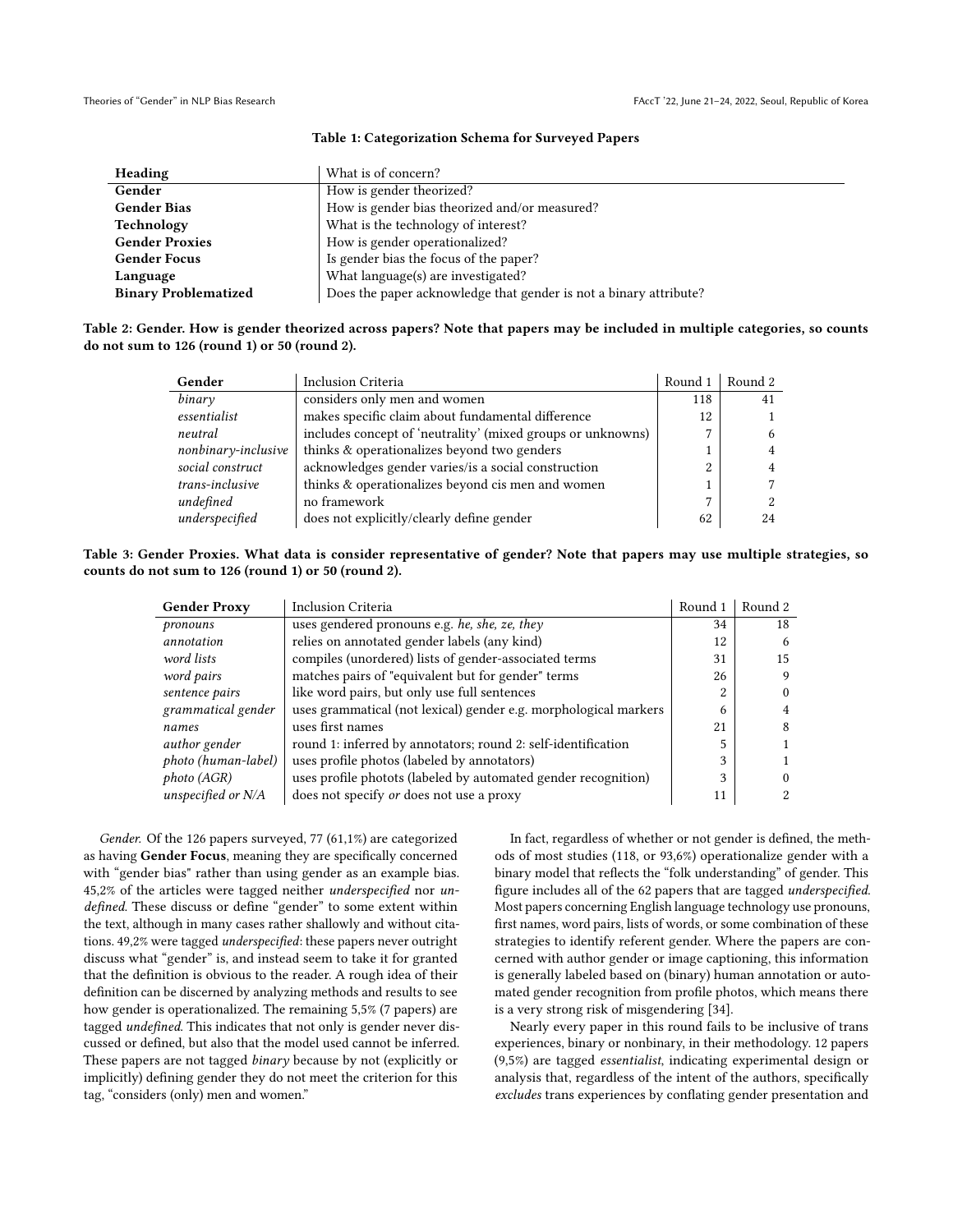| Table 4: Gender Bias. How is gender bias theorized and/or measured? Note that papers may use multiple strategies, so counts |  |
|-----------------------------------------------------------------------------------------------------------------------------|--|
| do not sum to $126$ (round 1) or $50$ (round 2).                                                                            |  |

| <b>Gender Bias</b>         | Inclusion Criteria                                             | Round 1        | Round 2        |
|----------------------------|----------------------------------------------------------------|----------------|----------------|
| activities                 | measures relationships between verbs and gendered nouns        | 1              | $\Omega$       |
| allocation                 | concerned with allocational parity (any kind)                  | 1              | $\Omega$       |
| associations               | tests associations by comparing between gendered categories    | 26             | 16             |
| clustering                 | word embeddings: do non-definitionally gendered words cluster? | 5              | $\theta$       |
| counterfactual             | a decision should be independent from gender attributes        | 4              | $\overline{2}$ |
| data imbalance             | the problem is in balance in number/type of datapoints         | 3              | 5              |
| demographic parity         | unequal representation in model/results                        | $\overline{2}$ | 9              |
| denigration                | addresses misrepresentation (denigration/hate speech)          | 5              | 1              |
| downstream task            | compares performance on a downstream task                      | 2              | 3              |
| erasure                    | addresses lack of representation                               | 1              | 1              |
| gender unaware             | gender should not be predictable                               | $\overline{2}$ | 3              |
| gender vector              | word embedding: identify "gender" vector & locate words        | 17             |                |
| multiple                   | explicitly considers several dimensions of bias                | $\overline{2}$ | $\overline{2}$ |
| occupations                | uses "occupation" titles as a way to measure bias              | 22             | 16             |
| performance parity         | correctness ratio, incorporates > 2 genders                    | 11             | 6              |
| perforamnce parity $(M/F)$ | correctness ratio for women vs men                             | 51             | 21             |
| real world distributions   | compare representation to 'real' statistics                    | 1              | $\overline{2}$ |
| sentiment                  | sentiment detection specifically                               | $\overline{2}$ | $\Omega$       |
| stereotype                 | addresses misrepresentation (stereotypes)                      | 5              | 15             |
| translation accuracy       | asks: is this gendered translation is correct?                 | 4              | 5              |
| undefined                  | does not define their metrics                                  | 1              | $\theta$       |
| underspecified             | does not address what 'bias' or 'fairness' is                  | 1              | $\Omega$       |
| WEAT                       | uses WEAT (or SEAT) as a measure, specifically                 | 17             | 7              |
| word-pair direction        | word embedding: difference in "equivalent" words               | 2              | 0              |

bodies and/or assuming some essential difference between 'men' and 'women' exists. These binary operationalizations, and their consequences, are discussed further in Section [4.1.](#page-4-0)

Some papers acknowledge the existence of nonbinary people but note that they are excluded by the methodology used (see Section [4.3\)](#page-5-0). Finally, there is one paper, [\[7\]](#page-8-2), which is trans-inclusive in theorization and methodology. Two other papers [\[33,](#page-9-12) [46\]](#page-9-13) meet the criteria for the trans inclusive and/or nonbinary inclusive categories but do not explicitly extend this inclusivity to their analysis (see Section [4.4\)](#page-6-0).

3.2.2 Second Round (50 papers). We find some slight improvement with regards to gender inclusivity in both theory and practice over the time between the first and second rounds. Only 41 papers (82%) are tagged "binary," a noticeable improvement from the first round (93,6%); and 9 papers (18%) are actively inclusive of multiple genders at least in their theoretical positioning. Unfortunately, more than half of these inclusive papers face limitations in actually operationalizing more than two genders (for example, limited nonbinary representation in participants or data). We do not find any improvement in the number of "underspecified" papers, where gender is not explicitly theorized (48%, compared to 49,2%); although those papers that do include more detail on their theoretical grounding.

There is a large and encouraging increase in papers dealing with languages other than English: 42% (of which about a quarter deal with machine translation), which is more than twice as many as in the first round, although it should be noted this evidence is somewhat circumstantial. One problem that is often focused on in these papers is that methods developed to identify bias in a Western, English-language context do not perform as well in other contexts, for example due to grammatical gender or differing stereotypes.

# 4 DISCUSSION

Our findings are largely similar across both rounds of the survey. Thus, the remainder of our presentation draws examples from and discusses themes and patterns found throughout all 176 papers.

Generally, we find that papers concerned with "gender bias" look only at gender, attempting to separate it out from other variables. Although papers concerned with "bias" in a general sense are more likely to analyze multiple sources of bias, these sources are almost always analyzed separately, i.e. not in an intersectional manner. Papers that do attempt intersectional analysis primarily explore race and gender in a U.S. context.

Nearly every paper surveyed seems to make the assumption that gender is binary and immutable (similar to findings in [\[34\]](#page-9-3) and [\[7\]](#page-8-2)). Social gender and linguistic<sup>[6](#page-3-0)</sup> gender are also consistently conflated. Many papers do not ever define gender: the title and/or abstract notes that the subject of the paper is "gender bias" and the reader must conclude that "gender" is the taken-for-granted difference between two groups, implicitly cis men and cis women. This lack of clear definition does not change across the two rounds of the survey, even as there are some changes in how gender tends to be operationalized.

<span id="page-3-0"></span><sup>6</sup>Both grammatical and lexical-semantic.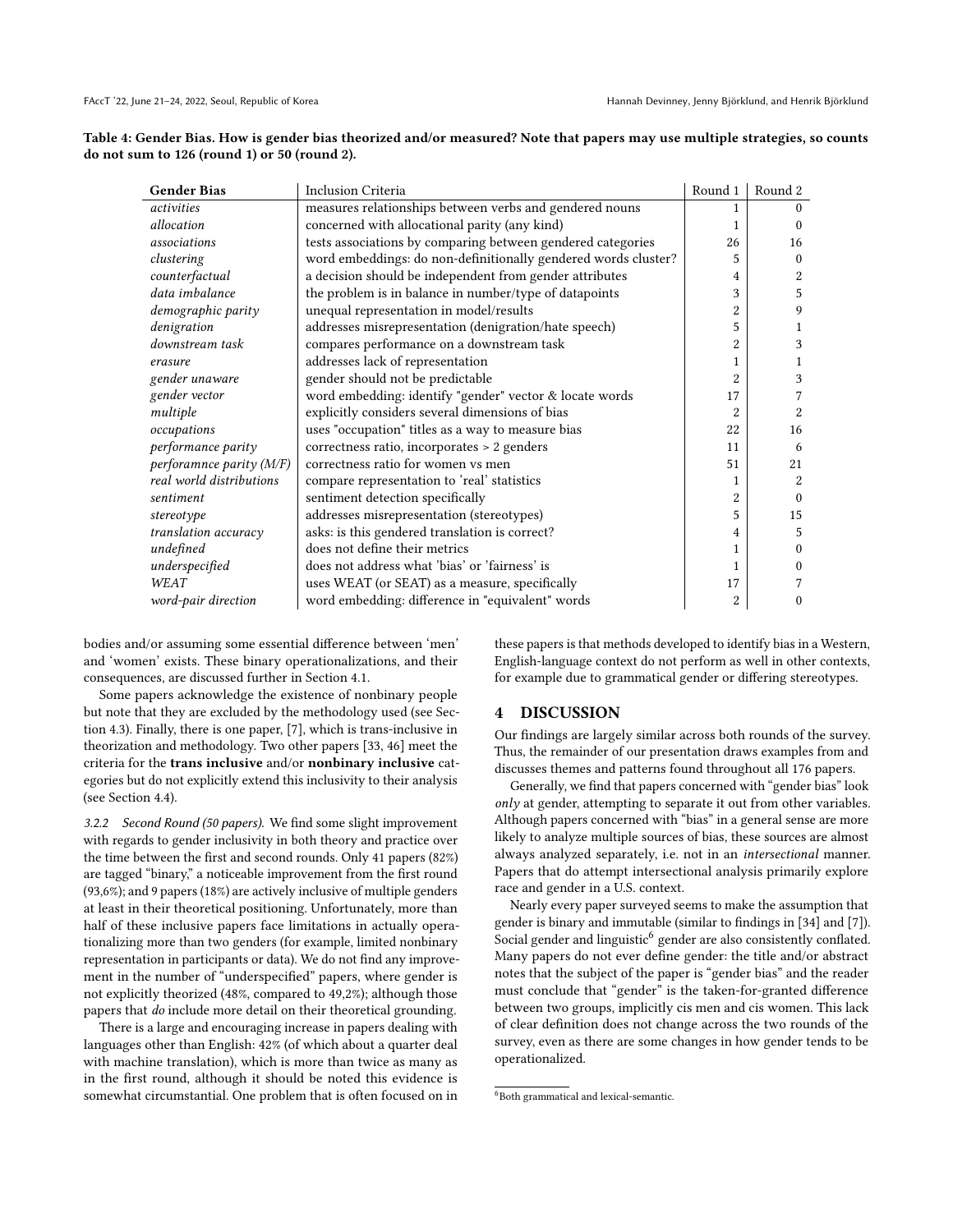Although the differences between the first and second round of the survey suggest a trend towards increased inclusion of nonbinary language, as well as an increase in acknowledging the necessity of this inclusion, the field still overwhelmingly ignores non-normative genders. We discuss this, as well as some of the roadblocks faced by researchers trying to include nonbinary people and language in their work, in section [4.3.](#page-5-0)

# <span id="page-4-0"></span>4.1 Cisnormativity

We find that the prevalence of cisnormative assumptions constrains thinking about gender (as in [\[34\]](#page-9-3)). The assumption of binarity becomes a standard: some authors explain that "for gender in semantics, we follow the literature and address only binary gender" [\[55\]](#page-10-0). This culture of internal citation, discussed in [\[2\]](#page-8-3), reinforces the lack of engagement with the theory of gender even in research that is about gender. More worryingly, the binarity becomes unchallengeable, something that must be assumed in order to fit in with the established literature: [Dayanık and Padó](#page-9-14) "assume a binary gender classification (male/female) to be compatible with existing datasets" and then immediately assert that this choice "should not be understood as a rejection of non-binary gender" [\[14,](#page-9-14) p. 52]. Regardless of the reasoning (the convenience of existing models, or perhaps an expectation in the field that all new datasets will resemble the old datasets), this remains a clear rejection of nonbinary genders and people.

The assumption of some inherent difference between "the" two genders, has been problematized, repeatedly, in many fields (e.g. [\[5,](#page-8-5) [21,](#page-9-15) [28\]](#page-9-16)) but here NLP seems to fall behind. Even in papers where features other than gender (such as race or religion) are considered to have multiple categories, gender is consistently taken as "the binary case," often uncritically. Many measures to both calculate and mitigate gender bias rely on the binary, and may treat binarization as a limitation for other features, without considering it to be one for gender. The binary can be seen in common methodological choices (section [4.2\)](#page-5-1), such as collecting "pairs" of words, the meanings of which differ only in gender. Masculine and feminine genders are also generally presented as "opposites" which can be "swapped" for each other; placed on each end of a linear scale of bias; or used to define vector space directions.

Although binary gender models can be inclusive of binary trans experiences of gender, this is not often the case in the papers we surveyed. Gender is frequently tied to bodies, with language such as "males and females" (see section [5.3\)](#page-7-0). The implicit assumption that everyone is cisgender is evident in both methods and analysis. This exclusion of nonbinary genders in analyzing language technology can contribute to harms against nonbinary people, such as erasure; misgendering; derogatory associations; and allocative harms such as automatically rejecting applications to jobs or public services [\[15\]](#page-9-17).

Cisnormative Methodology. Cisnormative assumptions in methodologies often determine both research questions and methods, including the proxies chosen to identify gendered categories or to gender individuals (section [4.2\)](#page-5-1). Leaving out nonbinary people and genders is the most common, but not the only, way that cisnormativity is evident in most methods surveyed.

Methods that would otherwise be inclusive of binary trans people and experiences are rendered trans-exclusive by the choice of word lists or word pairs used. The word lists created by [Zhao et al.,](#page-10-1) which consist of "words associated with gender by definition" [\[54\]](#page-10-1) are used in several papers to calculate gender in word embeddings. The two lists include terms like uterus, penis, testosterone and ovarian cancer. Although not based on an individual's appearance, these words incorporate the physiological assumption of the folk model.

Another problem is assuming these physiological words can be "paired" in the same way that *man:woman* or *king:queen* can be. For example, the analogy "she to ovarian cancer is as he to prostate cancer" is categorized as "gender appropriate" [\[3\]](#page-8-0), which erases those for whom these body parts and pronouns do not 'match.' These are not equivalent diseases. Ovaries and prostates are not "equivalent" body parts (a questionable concept) differing only by "sex".

Cisnormative Analysis. Independent of method, the analysis of results can erase the lived reality of many trans people, e.g., by defining sentences such as he gave birth as "meaningless" [\[53\]](#page-10-2), "nonsensical" [\[49\]](#page-9-1), or even "biologically ... inaccurate facts" [\[36\]](#page-9-18). He gave birth is not a statistically likely sentence in English, but it is neither meaningless nor nonsensical. It is certainly not "biologically inaccurate" – trans men, and other people who use he/him but were assigned female at birth, can and do give birth in increasing numbers [\[45\]](#page-9-19).

The idea of semantic incorrectness must be understood in context, and it is necessary to draw a distinction between "flipping" gendered words that refer to specific people, words that refer to unknown persons, and words that refer to groups. Consider the argument for counterfactual data substitution given in [\(1\)](#page-4-1):

<span id="page-4-1"></span>(1) Flipping a gendered word when it refers to a proper noun such as Queen Elizabeth would result in semantically incorrect sentences. [\[38\]](#page-9-20)

True, it would be misgendering to use he in reference to the real person Queen Elizabeth II of England, or to call her a king. However, it is not universally true to say that it is "semantically incorrect" for anyone named Elizabeth to co-refer with king and/or he (or monarch, they, or ze). Coreference in English depends on context, both at the level of a particular conversation and at the level of world knowledge [\[1\]](#page-8-8). Although names are associated with gender, they do not exclusively correspond to particular pronouns, and a system that assumes they do will ultimately commit errors including misgendering.

Gendered pronouns and nouns do not automatically correspond to bodies, nor how we dress and adorn those bodies (aspects of gender presentation), as implied in [\(2\)](#page-4-2):

<span id="page-4-2"></span>(2) . . . one would expect 'beard' to be associated with male nouns and 'bikini' to be associated with female nouns, and preserving such gender biases would be useful . . . for a recommendation system [\[32\]](#page-9-21)

There may be a statistically strong association between masculine nouns and beards, and beards are often a part of masculine performativity, but that does not make it a foolproof indicator of gender for an individual. Analyzing it as such erases trans and gender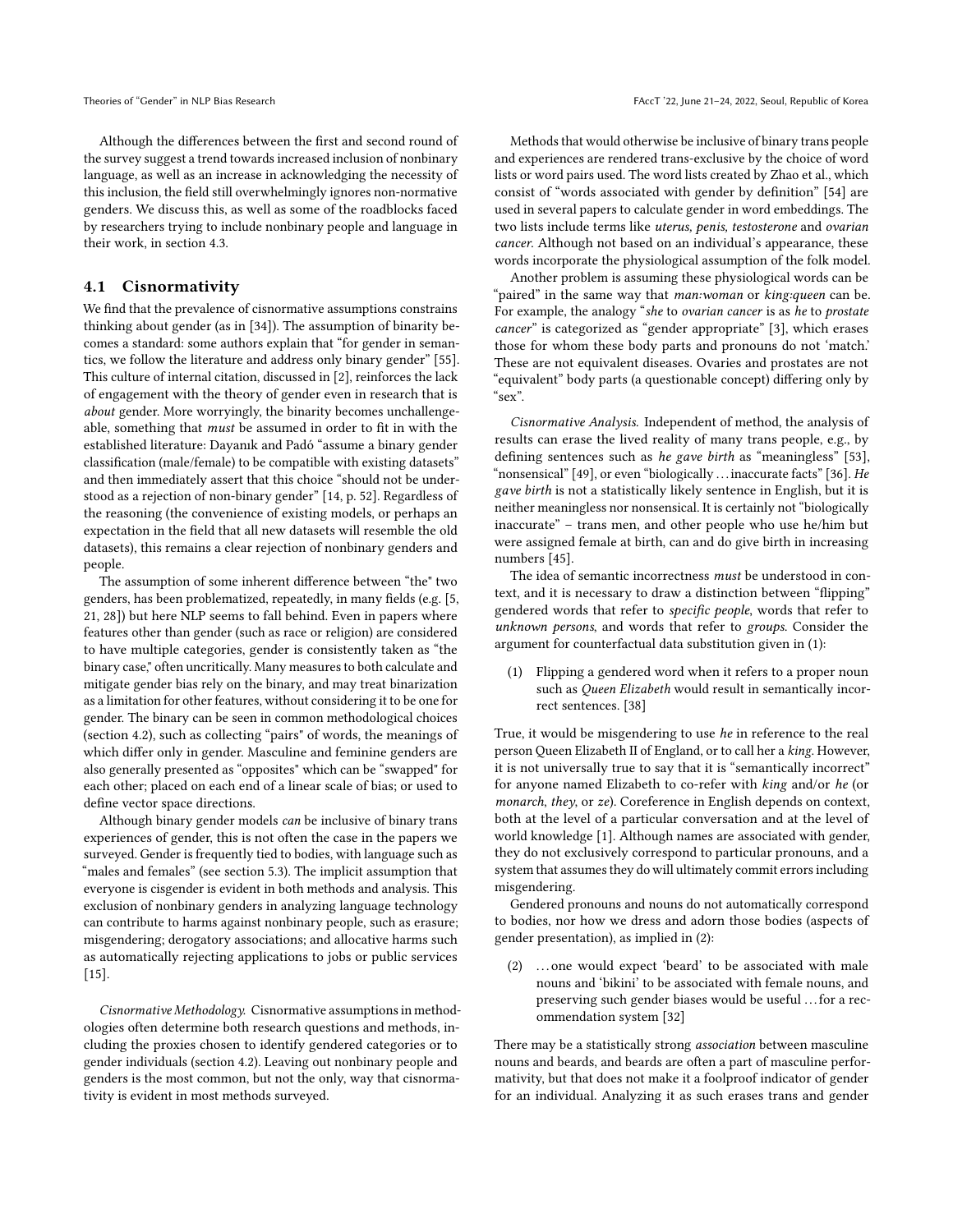non-conforming people, and cis women with facial hair. Preserving this association in recommendation systems can be psychologically harmful for trans people who may be misgendered by ads. The particular example of beard with "male nouns" is also ironic, as beard can in specifically refer to a woman whom a gay man is dating to hide his sexuality – making it a feminine noun in these cases.

Factoring in this context is essential for analyzing NLP in a way that is accepting of gender diversity. We must know both what world (Queen Elizabeth of England, or King Elizabeth of the Pirates of the Caribbean franchise?) and what discourse (the beard on someone's face, or the beard they are dating?) make up the context to make a judgement about how meaningful a particular sentence or association is.

# <span id="page-5-1"></span>4.2 Gender Proxies

One important design choice in any system for measuring or reducing gender bias is the strategy used to find evidence of gender, i.e. what information will be used as a proxy for gender. Papers concerned with "gender bias" in NLP are, broadly speaking, either concerned with bias based on who authored the text, or based on who is referred to in the text. Within both of these categories, asking the right questions about power and bias requires knowing whether to look at the gender of individuals or gendered groups.

Individuals. For cases where a system may be biased against authors of a particular gender, it is imperative to keep in mind that each of these authors is a human with agency – including over their gender identity and expression. [Larson](#page-9-22) provides four key guidelines for the responsible use of (author) gender as a variable in NLP, namely:  $i$ ) make theory of gender explicit;  $ii$ ) avoid using gender unless necessary; iii) make category assignment explicit; and iv) respect persons [\[37\]](#page-9-22).

We discuss *i* in Section [5.1.](#page-6-1) Clearly in research regarding gender bias it can be necessary to use gender as a variable, covering ii. Therefore we primarily discuss proxy choice for individuals with respect to iii and iv. [Larson](#page-9-22) makes it very clear that, where possible "participant self-identification should be the gold standard for ascribing gender categories" [\[37,](#page-9-22) p. 7] and discusses some of the specific challenges for obtaining this self-identification (e.g. the options do not adequately describe the participant's gender, or someone may choose not to provide their gender on platforms where it is not required). In cases where self-identification is not possible, the procedure for assigning participants to gendered categories must both be clear, reproducible, and respectful.

The most common proxies for assigning gender to an individual author are first names, profile photos, or a combination. In most cases in the papers we survey, automated methods such as facial recognition or gendering of first names based on statistics are used. These automated methods do make category assignment in theory reproducible, but fail the fourth requirement: "respect persons". The use of facial recognition for automated gender "recognition" (i.e. assignment) is trans-exclusive: "essentialising the body as the source of gender" [\[34,](#page-9-3) p. 11] and typically representing gender as a binary attribute. Additionally, it has been shown that commercial gender classification systems are systematically worse for people of color, in particular for dark-skinned women [\[4\]](#page-8-9). Many people

also do not use photos of their own face as a profile photo for a variety of reasons.

Assigning gender by first name has particular pitfalls at the level of the individual. Among the surveyed papers, all strategies for using this proxy assume that gender is binary. Thus, nonbinary people will be consistently misgendered.

These strategies assume that a name has a "gender" if a majority of the population with that name belongs<sup>[7](#page-5-2)</sup> to that gender category. There is a particular cultural bias in this assumption: while common for many Western cultures, reliably gendered names are not a universal constant. The gendered association of a particular name can change over time or by culture/language (e.g. "Jean" in French vs English). Limiting a study to names we can "confidently" gender risks skewing results towards the cultural majority for whom this data is available.

Groups. At a group level, first names have some more concrete advantages: it is possible to use them in intersectional analysis (by choosing names that are strongly associated with e.g. Black women vs white women in a certain generation in the U.S.), and in aggregate use they do not have the exact same risks of misgendering individuals. However, this method remains unreliable: not all languages and cultures have strongly gendered names, and picking only strongly gendered names therefore likely favors certain demographics.

Word pairs and lists (see Section [4.1\)](#page-4-0) occasionally also use limited first names. First names are not gendered by definition and are positioned in particular generations, races, and religions. As a proxy, they must be used with many other names.

Word pair strategies are typically binary and the "semantic equivalence" of many pairs can be called into question. Consider bachelor:spinster – spinster is pejorative while bachelor is not; and there is no such thing as a spinster's degree.

As most of the papers deal only with English, grammatical gender was significantly less common and generally was not used as a proxy for social gender.<sup>[8](#page-5-3)</sup> Where grammatical gender was a factor, articles dealt with alignments of grammatical and social gender (e.g. in generating accurate machine translation results) or developing methods to calculate gender bias in languages with grammatical gender.

In languages like English, where gender is relatively reliably marked in third person pronouns (he, she, they, ze, etc.), pronouns are one of the better proxies for gender, particularly when more than he and she are used. These must still come with a caveat: they are associated with particular genders, but not every referent of a given pronoun belongs to the same gender category.

# <span id="page-5-0"></span>4.3 Binary Gender as a Limitation

Around one fifth of the papers surveyed in the first round include some textual acknowledgement that gender is not binary, but do not extend their methods to reflect this definition. This rate increases to about a third of the papers in the second round. These acknowledgements are typically limited to a sentence or two, and

<span id="page-5-3"></span><span id="page-5-2"></span> ${\rm ^7Sy}$  sex assigned at birth, or legal gender: methods for assigning "belonging" vary. <sup>8</sup>For a discussion on the division(s) between grammatical and social forms of gender, see [\[1\]](#page-8-8).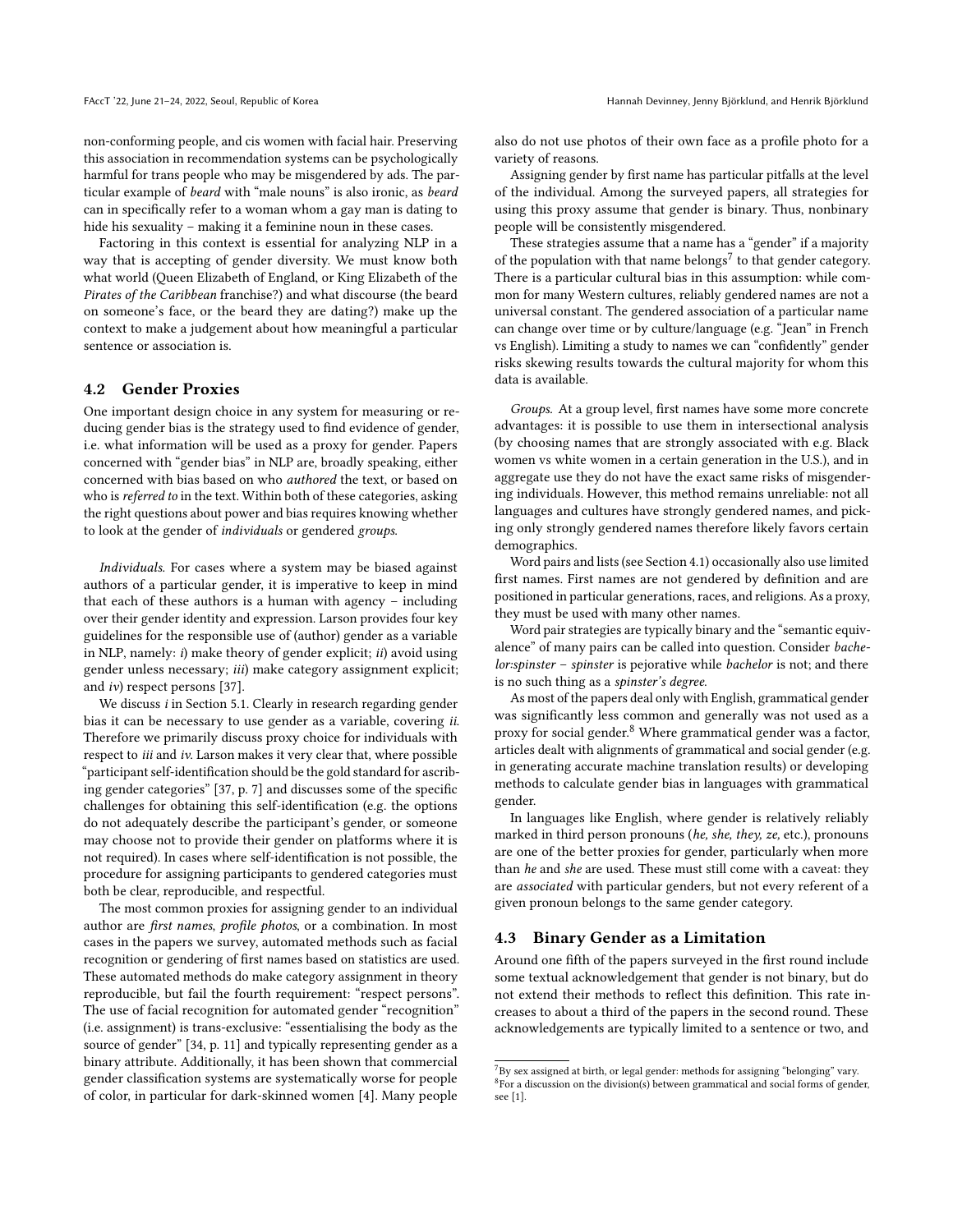are usually included in the limitations section or formatted as footnotes. Disconnects between theory of gender (where specified) and the method chosen can give the impression that inclusivity was an afterthought rather than a limitation. For example [Sun et al.](#page-9-1) note that "Non-binary genders . . . should be considered in future work", but define gender bias as "the preference or prejudice toward one gender over the other" (emphasis added) [\[49\]](#page-9-1).

It is relatively common to consider inclusion of genders outside the binary to be a problem for the future. This should ideally be accompanied by a specific commitment to participation in doing the necessary work, such as "we plan to extend ... genders (e.g. agender, androgyne, trans, queer, etc.)" [\[35\]](#page-9-23).

A coherent methodology aligns theory and method, or indicates where the theory cannot fully be operationalized, for example due to limitations of the technique, as in [\(3\)](#page-6-2), or the data, e.g. [\[50\]](#page-9-24) where "only binary gender statistics" are available. However, unspecified "technical limitations" may give the impression that the researchers did not attempt to develop inclusive methods.

<span id="page-6-2"></span>(3) Our method unfortunately could not take into account nonbinary gender identities, as it relied on she/her and he/his pronouns, and could not easily integrate the singular they/them, nor could we find sufficient examples of ze/zir or other nonbinary pronouns in our data. [\[8\]](#page-8-10)

Encouragingly, there seems to be an increase in articles where the authors attempt to work around these limitations, one step at a time. [Yeo and Chen](#page-10-3) [\[52\]](#page-10-3) and [Vig et al.](#page-9-25) [\[51\]](#page-9-25), for example, both incorporate experiments involving singular they but find several confounding factors (including the tendency for they to be processed as plural) that prevent these results from being analyzed in the same way as their binary experiments. [Ramesh et al.](#page-9-26) provide extensive bias- and gender- statements, and attempt to adapt existing metrics to include more than just masculine and feminine; but are somewhat limited by the binary nature of many of these metrics [\[44\]](#page-9-26). Combined with the observed increase in trans-inclusive methodologies, further discussed in the following section, it is clear that there is a desire to include minoritized groups despite how this may complicate research methods.

#### <span id="page-6-0"></span>4.4 Trans-Inclusive Methodology

In their work on gender bias in coreference resolution, [Cao and](#page-8-2) [Daumé III](#page-8-2) present an encouraging example of what gender-inclusive NLP can look like [\[7\]](#page-8-2). A detailed theoretical grounding on the nature of both "gender" (in society and in language) and gendered harms (including trans-specific harms stemming from exclusion) motivates and supports the paper. They focus on the data side of coreference resolution tasks, and a key aspect of their method is how they source data: both obtaining permission from authors and working with stakeholder communities to develop a dataset "by and about trans people".

Two papers have at least one annotator identifying themself as nonbinary or "other" [\[33,](#page-9-12) [46\]](#page-9-13). These papers meet the criteria for the trans and/or nonbinary inclusive tags, but do not necessarily analyze gender or their results in ways that account for this gender diversity. [Sap et al.'](#page-9-13)s annotation method leave spaces for trans and gender nonconforming issues, via free-text responses [\[46\]](#page-9-13), but this relies on annotators being familiar with trans people, issues, and stereotypes.

Papers in the second round (published after the spring of 2020) increasingly feature trans-inclusive methodologies. [Hansson et al.\[26\]](#page-9-27) present a Wino-gender style for Swedish which incorporates the neutral third-person singular neo-pronoun hen. [Dinan et al.](#page-9-28) [\[19\]](#page-9-28) offer a framework for categorizing gender in dialogs along multiple dimensions, classifying genders as {masculine, feminine, neutral, unknown}. [Munro and Morrison](#page-9-29) [\[43\]](#page-9-29) address the performance gap between his and both hers and theirs in part of speech taggers. In addition to papers included by random sample, we are aware of several other papers with trans- and nonbinary-inclusive methodologies.

# 5 RECOMMENDATIONS

Although it will never be possible to perfectly model the world in all its complexity, simplification of identity aspects such as gender willfully ignores the existence and experience of marginalized groups and can contribute to material harms done to already vulnerable populations. As researchers and practitioners concerned with the risks evident in biased NLP tools, we must be attentive to these harms and incorporate that knowledge into our work.

To address this, we make a series of recommendations for addressing theories of gender, choosing bias measures, writing about gender in a respectful manner, and incorporating feminist research methodologies. In addition to these recommendations, we provide the start of an Open Bibliography, Gender Theory for Computer Sci-entists<sup>[9](#page-6-3)</sup>. This is a community resource for collecting readings and other reference material we find useful for addressing questions of gender applied to NLP.

# <span id="page-6-1"></span>5.1 Make Theorization of Gender Explicit

First, we extend [Larson'](#page-9-22)s first guideline for using gender as a variable ("make theory of gender explicit") to all work on gender bias in NLP. The way that the operationalization of gender is grounded in this theory should also be specifically discussed. This could be considered to already be a part of [Blodgett et al.'](#page-8-3)s call for explicit definitions of bias, which includes both how particular systems are harmful and to whom. However, it is not enough to, for example, claim a particular behavior is harmful to women without some understanding of who this encompasses, because "women" may not be a coherent category (see, among others, [\[5,](#page-8-5) [30\]](#page-9-30)). Grounding the conceptualization of gender in theory can also help specify the scope of the work and allows for better comparisons between studies.

At the Second Workshop on Gender Bias in Natural Language Processing, a bias statement was required for all submissions [\[12\]](#page-9-31). Authors were asked to clarify what harms, against whom, their research was concerned with. These statements were evaluated by reviewers from the Humanities and Social Sciences. In addition to providing an opportunity for reflexive analysis on the parts of the authors, these statements make normative assumptions explicit to reviewers, helping them evaluate the research in context. For example, the bias statement in [Falenska and Çetinoğlu](#page-9-32) [\[20\]](#page-9-32) clearly defines the way that the 'bias' in question harms people, and how this connects to their lived experiences, and makes reference to

<span id="page-6-3"></span><sup>9</sup><https://github.com/hdevinney/open-gender-bib>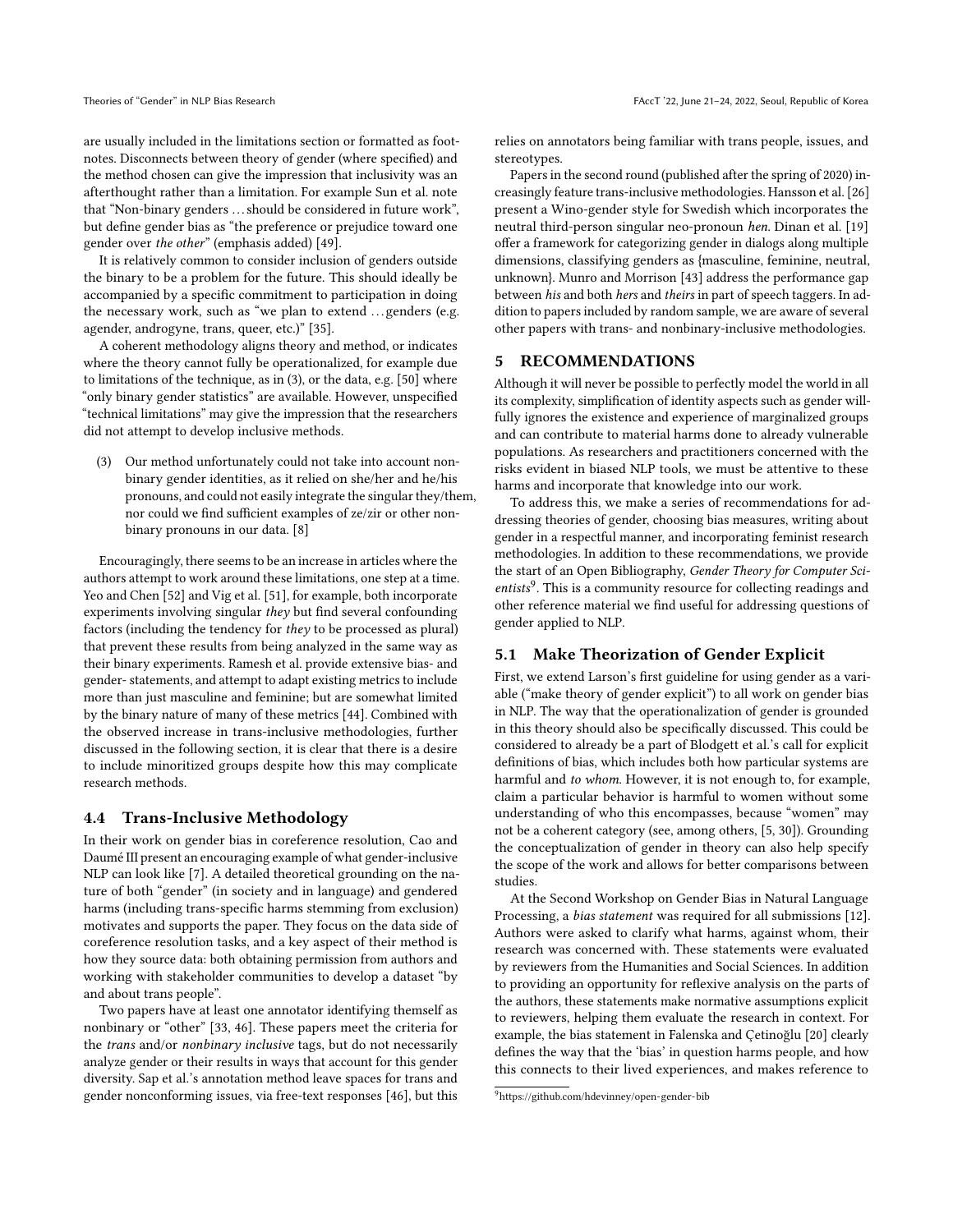relevant literature outside of NLP. They explain exactly why they have limited their work to binary gender, but continue to revisit the question of nonbinary inclusion throughout the paper.

Making normative assumptions explicit is helpful both for reviewers and readers to evaluate and make sense of research, and for researchers themselves to formulate the most appropriate research questions and methods for their work. The latter works best when the requirement becomes part of the culture of research, rather than a checkbox when submitting a paper. When the model of gender used is explicitly defined from the start, researchers can "check back" as they develop their methods to ensure alignment (see Section [5.4\)](#page-7-1). For example, from the research side, when exploring gendered associations in news corpora for [Devinney et al.](#page-9-33) [\[16\]](#page-9-33), we realized that despite our attempts to analyze gendered categories, our dataset contained little to no nonbinary representation. This resulted in the "gendered, but not men or women" category being primarily about mixed-gender groups. Because we checked back and realized early in the process that our data and methods did not align, we were able to gather more text in a different corpus which contained sufficient nonbinary representation to allow for our desired analysis.

### 5.2 Understand Your Goal

The concept of "bias" is a complicated issue rooted in society and culture, and in order to make progress in correcting for unfairness in a technical domain it is essential that we understand what we are trying to accomplish. Just as bias can be defined in many conflicting ways [\[2\]](#page-8-3), so can its absence. Technology attempting to reach this state is often referred to as "ethical" or "fair," but definitions vary. From a data science perspective, [D'Ignazio and Klein](#page-9-34) [\[17\]](#page-9-34) divide concepts around removing "bias" into two types. Those that secure power provide some short term solutions, but ultimately do not go far enough. Those that challenge power, however, "acknowledge structural power differentials and work towards dismantling them" [\[17,](#page-9-34) p. 60].

There are a number of measures of algorithmic fairness, including fairness through unawareness, fairness through awareness, demographic parity, and counterfactual fairness. They can broadly be classified as measures that work on a group level and measures that work on an individual level. (For a summary, see, e.g., [\[41\]](#page-9-35).) There are also domain-specific measures of, e.g., how biased a particular word embedding is. In order to determine what measure is best suited for a particular project, we require clear goals. What harms are we trying to prevent and against whom? If we are trying to ensure fair representation, group level measures seem appropriate; whereas if we want to avoid unfair hiring practices in a system, an individual level measure might be better suited.

Bias in language is a complicated topic, and we must not overstate the efficacy of mitigation measures. Claims to "significantly reduce" or "eliminate" gender bias must acknowledge that this can only be known for the measures of bias tested. Claiming otherwise overreaches the scope of our research and misrepresents the field of algorithmic bias research as something that has a purely technical solution [\[24\]](#page-9-36). The fact remains that we (as researchers, and as a global society) do not know what a truly "unbiased" system is. Incremental work towards an unknown goal is difficult, so it can

be useful to ask ourselves open questions, such as: In an unbiased world, what would an unbiased system look like? In our biased world, what does an unbiased system look like? Is the goal of NLP to understand and use language as humans currently do? Are there things we would like NLP to be better than us at?

# <span id="page-7-0"></span>5.3 Use Consistent, Respectful, and Accurate Language

One challenge we faced in conducting this survey was that, in addition to individual papers failing to define their theorization of gender, there is no standard vocabulary within the field of "gender bias in NLP". This makes comparing papers "within" this field difficult, but also presents difficulties for connecting to "outside" research. The vocabulary chosen to describe different gender categories, aspects of grammatical gender, and individual people is not consistent with related literature from the fields of linguistics and gender studies. It is necessary to decouple the various sociolinguistic aspects of gender, i.e. "the different ways in which gender can be realized linguistically" [\[7\]](#page-8-2), in order to develop coherent methodologies and accurately analyze results.

In particular, we note the problematic use of the terms male and female in two circumstances: 1) as nouns describing people and 2) as adjectives describing grammatical or lexical gender. Although it is not grammatically incorrect in English to use these terms as nouns, the implications and context of this usage are important because our work purports to try to counter gender biases in language. Such language is regularly used to dehumanize vulnerable groups, including women, trans people of all genders, and people of color.

As adjectives describing grammatical or lexical gender, this is simply not the preferred terminology in linguistics. For languages with grammatical gender (i.e. noun classes defined by syntactic agreement) it may be traditional to refer to feminine, masculine, neuter (etc.) words; in other languages these classes are numbered  $[11]$ .

We thus consider male and female to be inappropriate terms within NLP and suggest instead that we follow linguistics praxis when discussing grammatical and lexical gender, and gender studies when discussing people. This encompasses adjectives such as masculine, feminine, genderless, nonbinary, unknown, neutral and nouns such as men, women, nonbinary people. Where individual terms (e.g. pronouns) are investigated, the term can simply be specified without categorizing.

#### 5.4 Use Feminist Research Methodologies

In addition to incorporating theories of gender from other fields, we recommend borrowing and adapting methodologies from Feminist research, including reflexive research and situated knowledges. When the model of gender used is explicitly defined from the start, researchers can "check back" as they develop their methods to ensure alignment. We also recommend collaboration between researchers and other stakeholders to open up new avenues of inquiry.

<span id="page-7-1"></span>Situate Knowledge. NLP research has a tendency to use what [Har](#page-9-38)[away](#page-9-38) describes as the "god trick" [\[27\]](#page-9-38). By aggregating enough language data, the logic goes, we can actually achieve the "view from nowhere" and thereby produce objective truth. But knowledge does not come from nowhere, it is produced by people who are situated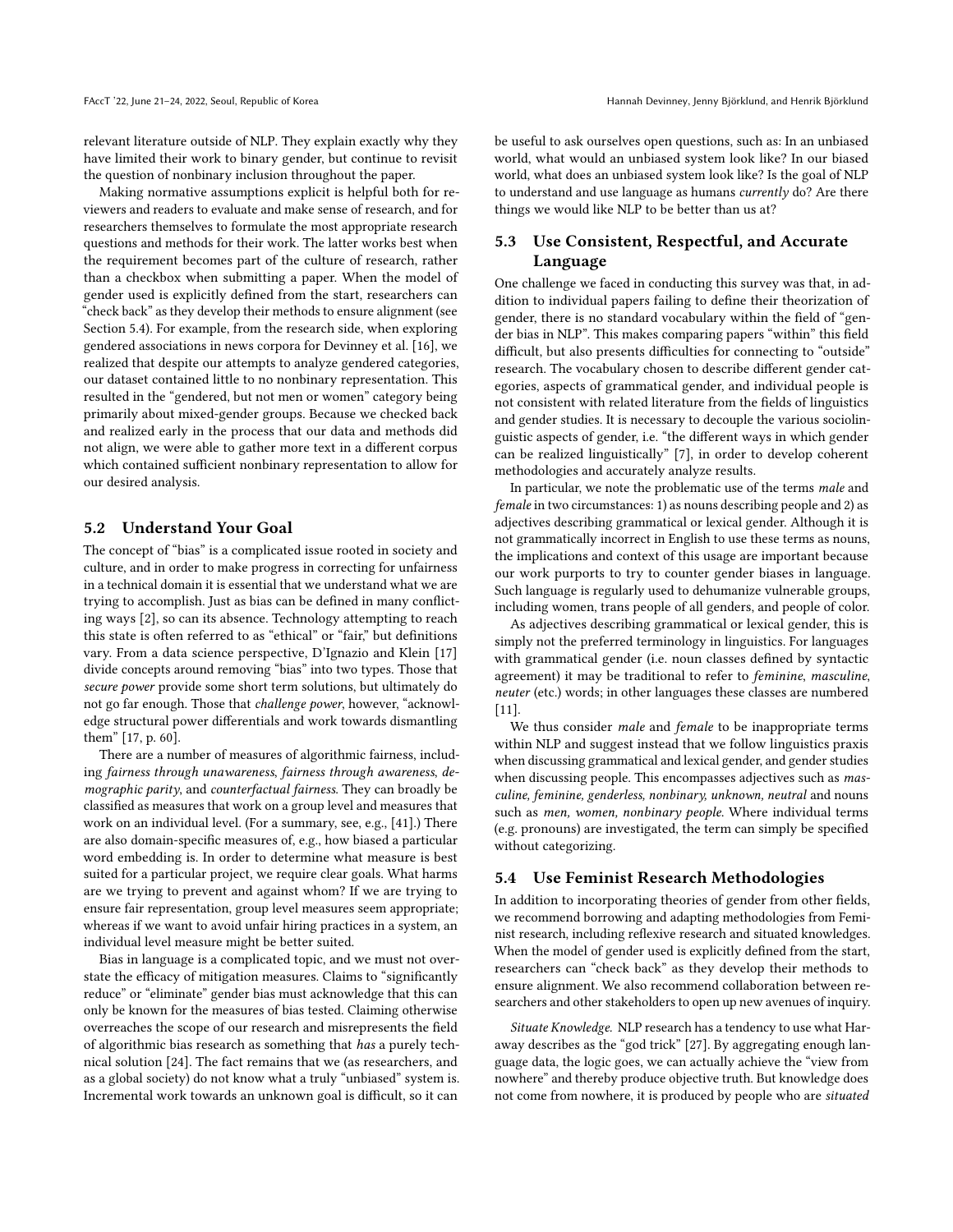in particular locations, with different backgrounds, experiences, viewpoints, etc. These positions inform how we think and what we notice, and are always partial and subjective. By interrogating the world from our various positions, we produce partial and situated knowledges, which can be compared and combined to triangulate something that approaches "objective" truth. We can also reflexively analyze our research, to better understand how our research methods and goals align.

Positionality statements are one way to situate ourselves and contextualize our research, problems, data, and solutions. They are tools which allow us the opportunity to reflect on what we see (and what we might miss); assumptions we may be making; and potential gaps in our knowledge. Research lacking in reflexivity is "likely to reproduce the exact forms of social oppression" we are trying to prevent [\[24,](#page-9-36) p. 2].

Like explicit descriptions of theoretical groundings, when shared they can help the audience interpret how and why the author(s) developed their methods and reached their conclusions. For example, with respect to this paper: all three authors of this paper are white academics based in Sweden, with EU citizenship. This positionality influences how we think about, e.g., race or immigration. We can read and learn from others but we cannot directly know or access their experiences. Our academic backgrounds (in computer science, linguistics, and gender studies) and personal experiences both inform what we are likely to notice when analyzing "gender" in NLP. As a queer, gender non-conforming person, the first author is more likely to notice cisnormativity due to the extent that they confront and navigate it in their everyday life.

Although this reflexive examination of our positions and work should be a component of our research processes, it is not necessary to include it in reporting on that research. Particularly for minoritized researchers in a field where positionality statements are not an unremarked standard, it can be dangerous to make ones status as part of a minoritized group public. Therefore, it is not our recommendation that such statements be disclosed publicly; rather, we encourage researchers to consider their own positionalities at every step of the research process, and reflexively interrogate their research in light of these positionalities.

<span id="page-8-4"></span>Work with Others. One way to access other positions and knowledges is collaboration: with researchers across disciplinary lines and with stakeholders outside of academia and industry. Stakeholders offer lived expertise and experience and minoritized groups (such as queer and trans people) in particular must be included in NLP research that concerns us. The phrase "nothing about us without us", originating in disability rights activism, applies. If we are the ones at risk, we must have a hand in shaping the solutions: beyond surface-level inclusion which fails to challenge the social order [\[29\]](#page-9-39). One place this applies directly is in collecting more data to compensate for sparsity, which must be done in collaboration with communities and with respect for autonomy. Being made visible and countable within the data, may both benefit minoritized groups and put them at risk.

Doing inter-disciplinary work requires time and deliberation. It specifically strives to "develop a joint understanding of the problem" and melds approaches from the researchers involved [\[42,](#page-9-40) p. 4]. Thus, much of this time is best spent explaining and listening, which

allows all participants to make connections and figure out how best to blend them and reconcile any fundamental differences of opinion or understanding. We have found in our collaborative work that (global health situations allowing) sitting down together for longer periods of time leads to more progress, as this gives us opportunities to ask questions and make sure we understand the answers.

# 6 CONCLUSION

We surveyed nearly 200 papers concerned with gender bias in NLP. Throughout both time-spans surveyed, the vast majority of papers do not discuss how they theorize gender and/or operationalize gender following the cisnormative "folk model". However, differences between the two rounds suggest that there is more and more research inclusive of nonbinary genders, as well as an increase in papers noting that the binary model of gender is a methodological limitation. In analyzing some of the problems with these papers, we detail how they exclude trans people and experiences and the impact this has on NLP bias research as a whole.

Finally, we provide some recommendations for doing better gender bias research in NLP, such as explicitly defining gender (and using respectful language to do so); selecting methods that work well with this definition; and borrowing from feminist research methodologies. To help with the last aspect, we contribute the start of a community-sourced list of recommended texts and other resources concerning gender, language, and feminist theory.

Funding/Support. The authors declare no additional sources of funding.

#### REFERENCES

- <span id="page-8-8"></span>[1] Lauren Ackerman. 2019. Syntactic and cognitive issues in investigating gendered coreference. Glossa: a journal of general linguistics 4, 1 (oct 2019), 27 pages. <https://doi.org/10.5334/gjgl.721>
- <span id="page-8-3"></span>[2] Su Lin Blodgett, Solon Barocas, Hal Daumé Iii, and Hanna Wallach. 2020. Language (Technology) is Power: A Critical Survey of "Bias" in NLP. In Proceedings of the 58th Annual Meeting of the Association for Computational Linguistics. Association for Computational Linguistics, Online, 5454–5476. [https:](https://aclanthology.org/2020.acl-main.485/) [//aclanthology.org/2020.acl-main.485/](https://aclanthology.org/2020.acl-main.485/)
- <span id="page-8-0"></span>[3] Tolga Bolukbasi, Kai Wei Chang, James Zou, Venkatesh Saligrama, and Adam Kalai. 2016. Man is to computer programmer as woman is to homemaker? Debiasing word embeddings. In Advances in Neural Information Processing Systems. NeurIPS, Barcelona, Spain, 4356–4364. arXiv[:1607.06520](https://arxiv.org/abs/1607.06520) [http://papers.nips.cc/](http://papers.nips.cc/paper/6228-man-is-to-computer-programmer-as-woman-is-to-homemaker-d) [paper/6228-man-is-to-computer-programmer-as-woman-is-to-homemaker-d](http://papers.nips.cc/paper/6228-man-is-to-computer-programmer-as-woman-is-to-homemaker-d)
- <span id="page-8-9"></span>[4] Joy Buolamwini and Timnit Gebru. 2018. Gender Shades: Intersectional Accuracy Disparities in Commercial Gender Classification. In Proceedings of the 1st Conference on Fairness, Accountability and Transparency (Proceedings of Machine Learning Research, Vol. 81), Sorelle A. Friedler and Christo Wilson (Eds.). PMLR, New York, New York, USA, 77–91. [https://proceedings.mlr.press/v81/](https://proceedings.mlr.press/v81/buolamwini18a.html) [buolamwini18a.html](https://proceedings.mlr.press/v81/buolamwini18a.html)
- <span id="page-8-5"></span>[5] Judith Butler. 1999. Gender Trouble. Routledge, New York.
- <span id="page-8-1"></span>Aylin Caliskan, Joanna J Bryson, and Arvind Narayanan. 2017. Semantics derived automatically from language corpora contain human-like biases. Science (New York, N.Y.) 356, 6334 (apr 2017), 183–186.<https://doi.org/10.1126/science.aal4230>
- <span id="page-8-2"></span>Yang Trista Cao and Hal Daumé III. 2020. Toward Gender-Inclusive Coreference Resolution. In Proceedings of the 58th Annual Meeting of the Association for Computational Linguistics. Association for Computational Linguistics, Online, 4568–4595.<https://doi.org/10.18653/v1/2020.acl-main.418>
- <span id="page-8-10"></span>[8] Serina Chang and Kathleen McKeown. 2019. Automatically Inferring Gender Associations from Language. In Conference on Empirical Methods in Natural Language Processing. Association for Computational Linguistics, Hong Kong, 5746–5752.<https://doi.org/10.18653/v1/D19-1579>
- <span id="page-8-7"></span>[9] Raewyn W. Connell and Rebecca Pearse. 2015. Gender: In World Perspective. Polity Press, Cambridge, UK.
- <span id="page-8-6"></span>[10] Kirby Conrod. 2020. How to do things with gender. [https://www.youtube.com/](https://www.youtube.com/watch?v=jVr8NJwcMH4) [watch?v=jVr8NJwcMH4](https://www.youtube.com/watch?v=jVr8NJwcMH4) Talk given for English Language and Linguistics at the University of Kent.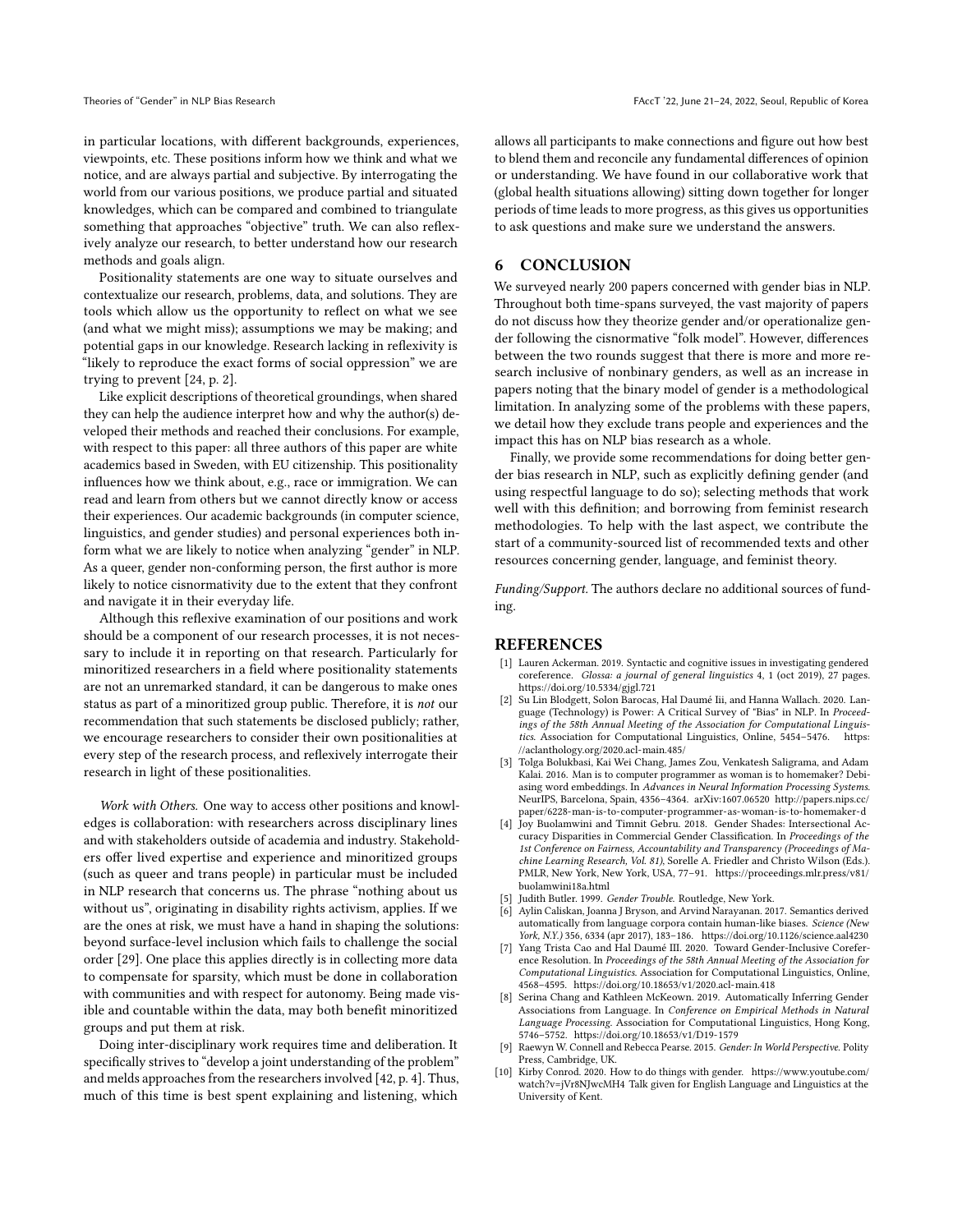FAccT '22, June 21-24, 2022, Seoul, Republic of Korea Hannah Devinney, Jenny Björklund, and Henrik Björklund and Henrik Björklund

- <span id="page-9-37"></span>[11] Greville G. Corbett. 2013. Number of Genders. In The World Atlas of Language Structures Online, Matthew S. Dryer and Martin Haspelmath (Eds.). Max Planck Institute for Evolutionary Anthropology, Leipzig.<https://wals.info/chapter/30>
- <span id="page-9-31"></span>[12] Marta R. Costa-jussà, Christian Hardmeier, Will Radford, and Kellie Webster (Eds.). 2020. Proceedings of the Second Workshop on Gender Bias in Natural Language Processing. Association for Computational Linguistics, Barcelona, Spain (Online).<https://www.aclweb.org/anthology/2020.gebnlp-1.0>
- <span id="page-9-9"></span>[13] Kimberlé Crenshaw. 1991. Mapping the Margins: Intersectionality, Identity Politics, and Violence against Women of Color. Stanford Law Review 43, 6 (1991), 1241–1299.
- <span id="page-9-14"></span>[14] Erenay Dayanık and Sebastian Padó. 2021. Disentangling Document Topic and Author Gender in Multiple Languages: Lessons for Adversarial Debiasing. In Proceedings of the Eleventh Workshop on Computational Approaches to Subjectivity, Sentiment and Social Media Analysis. Association for Computational Linguistics, Online, 50–61.<https://aclanthology.org/2021.wassa-1.6>
- <span id="page-9-17"></span>[15] Sunipa Dev, Masoud Monajatipoor, Anaelia Ovalle, Arjun Subramonian, Jeff M Phillips, and Kai-Wei Chang. 2021. Harms of Gender Exclusivity and Challenges in Non-Binary Representation in Language Technologies. In Proceedings ofthe 2021 Conference on Empirical Methods in Natural Language Processing. Association for Computational Linguistics, Online and Punta Cana, Dominican Republic, 1968–1994.<https://aclanthology.org/2021.emnlp-main.150/>
- <span id="page-9-33"></span>[16] Hannah Devinney, Jenny Björklund, and Henrik Björklund. 2020. Semi-Supervised Topic Modeling for Gender Bias Discovery in English and Swedish. In Proceedings of the Second Workshop on Gender Bias in Natural Language Processing. Association for Computational Linguistics, Barcelona, Spain (Online), 79–92.<https://www.aclweb.org/anthology/2020.gebnlp-1.8>
- <span id="page-9-34"></span>[17] Catherine D'Ignazio and Lauren F Klein. 2020. Data Feminism. The MIT Press, Cambridge, Massachusetts.
- <span id="page-9-11"></span>[18] Emily Dinan, Angela Fan, Adina Williams, Jack Urbanek, Douwe Kiela, and Jason Weston. 2020. Queens are powerful too: Mitigating gender bias in dialogue generation. In Proceedings of the 2020 Conference on Empirical Methods in Natural Language Processing (EMNLP). Association for Computational Linguistics, Online, 8173–8188.<https://doi.org/10.18653/v1/2020.emnlp-main.656>
- <span id="page-9-28"></span>[19] Emily Dinan, Angela Fan, Ledell Wu, Jason Weston, Douwe Kiela, and Adina Williams. 2020. Multi-Dimensional Gender Bias Classification. In Proceedings of the 2020 Conference on Empirical Methods in Natural Language Processing (EMNLP). Association for Computational Linguistics, Online, 314–331. [https:](https://doi.org/10.18653/v1/2020.emnlp-main.23) [//doi.org/10.18653/v1/2020.emnlp-main.23](https://doi.org/10.18653/v1/2020.emnlp-main.23)
- <span id="page-9-32"></span>[20] Agnieszka Falenska and Özlem Çetinoğlu. 2021. Assessing Gender Bias in Wikipedia: Inequalities in Article Titles. In Proceedings of the 3rd Workshop on Gender Bias in Natural Language Processing. Association for Computational Linguistics, Online, 75–85.<https://doi.org/10.18653/v1/2021.gebnlp-1.9>
- <span id="page-9-15"></span>[21] Anne Fausto-Sterling. 1992. Myths of Gender (2 ed.). Basic Books, New York, New York.
- <span id="page-9-4"></span>[22] Anne Fausto-Sterling. 2000. Sexing the Body (1 ed.). Basic Books, New York, New York.
- <span id="page-9-0"></span>[23] Nikhil Garg, Londa Schiebinger, Dan Jurafsky, and James Zou. 2018. Word embeddings quantify 100 years of gender and ethnic stereotypes. Proceedings of the National Academy of Sciences of the United States of America 115, 16 (apr 2018), E3635–E3644.<https://doi.org/10.1073/pnas.1720347115> arXiv[:1711.08412](https://arxiv.org/abs/1711.08412)
- <span id="page-9-36"></span>[24] Ben Green. 2019. "Good" isn't good enough. In NeurIPS Joint Workshop on AI for Social Good. NeurIPS, Vancouver, Canada, 7 pages. [https://aiforsocialgood.](https://aiforsocialgood.github.io/neurips2019/accepted/track3/pdfs/67_aisg_neurips2019.pdf) [github.io/neurips2019/accepted/track3/pdfs/67\\_aisg\\_neurips2019.pdf](https://aiforsocialgood.github.io/neurips2019/accepted/track3/pdfs/67_aisg_neurips2019.pdf)
- <span id="page-9-8"></span>[25] Stuart Hall. 2013. The Work of Representation. In Representation, Stuart Hall, Jessica Evans, and Sean Nixon (Eds.). Sage, 1–59.
- <span id="page-9-27"></span>[26] Saga Hansson, Konstantinos Mavromatakis, Yvonne Adesam, Gerlof Bouma, and Dana Dannélls. 2021. The Swedish Winogender Dataset. In Proceedings of the 23rd Nordic Conference on Computational Linguistics (NoDaLiDa). Linköping University Electronic Press, Sweden, Reykjavik, Iceland (Online), 452–459. [https:](https://aclanthology.org/2021.nodalida-main.52) [//aclanthology.org/2021.nodalida-main.52](https://aclanthology.org/2021.nodalida-main.52)
- <span id="page-9-38"></span>[27] Donna Haraway. 1988. Situated Knowledges: The Science Question in Feminism and the Privilege of Partial Perspective. Feminist Studies 14, 3 (1988), 575–599. <https://doi.org/10.2307/3178066>
- <span id="page-9-16"></span>[28] Myra J. Hird. 2000. Gender's nature: Intersexuality, transsexualism, and the sex'/'gender' binary. Feminist Theory 1, 3 (2000), 347-34.
- <span id="page-9-39"></span>[29] Anna Lauren Hoffmann. 2021. Terms of inclusion: Data, discourse, violence. New Media & Society 23, 12 (2021), 3539–3556. [https://doi.org/10.1177/](https://doi.org/10.1177/1461444820958725) [1461444820958725](https://doi.org/10.1177/1461444820958725)
- <span id="page-9-30"></span>[30] bell hooks. 2000. Feminism is for Everybody. Pluto Press, London, UK.
- <span id="page-9-5"></span>[31] Human Rights Council. 2011. Discriminatory laws and practices and acts of violence against individuals based on their sexual orientation and gender identity: REport of the United Nations High Commissioner for Human Rights. Technical Report. United Nations. Report No. A/HRC/19/41.
- <span id="page-9-21"></span>[32] Masahiro Kaneko and Danushka Bollegala. 2019. Gender-preserving Debiasing for Pre-trained Word Embeddings. In Proceedings of the 57th Annual Meeting of the Association for Computational Linguistics. Association for Computational Linguistics (ACL), Florence, Italy, 1641–1650. [https://doi.org/10.18653/v1/P19-](https://doi.org/10.18653/v1/P19-1160) [1160](https://doi.org/10.18653/v1/P19-1160) arXiv[:1906.00742](https://arxiv.org/abs/1906.00742)
- <span id="page-9-12"></span>[33] Dongyeop Kang, Varun Gangal, and Eduard Hovy. 2019. (Male, Bachelor) and (Female, Ph.D) have different connotations: Parallelly Annotated Stylistic Language Dataset with Multiple Personas. In Proceedings of the 2019 Conference on Empirical Methods in Natural Language Processing and the 9th International Joint Conference on Natural Langauge Processing (EMNLP-IJCNLP). Association for Computational Linguistics, Hong Kong, 1696–1706. [https://www.aclweb.org/anthology/D19-](https://www.aclweb.org/anthology/D19-1179/) [1179/](https://www.aclweb.org/anthology/D19-1179/)
- <span id="page-9-3"></span>[34] Os Keyes. 2018. The Misgendering Machines: Trans/HCI Implications of Automatic Gender Recognition. Proceedings of the ACM on Human-Computer Interaction 2 (2018), 22.<https://doi.org/10.1145/3274357>
- <span id="page-9-23"></span>[35] Svetlana Kiritchenko and Saif M. Mohammad. 2018. Examining Gender and Race Bias in Two Hundred Sentiment Analysis Systems. In Proceedings of the Seventh Joint Conference on Lexical and Computational Semantics. Association for Computational Linguistics, New Orleans, Louisiana, USA, 43–53. [https:](https://www.aclweb.org/anthology/S18-2005/) [//www.aclweb.org/anthology/S18-2005/](https://www.aclweb.org/anthology/S18-2005/)
- <span id="page-9-18"></span>[36] Vid Kocijan, Oana-Maria Camburu, and Thomas Lukasiewicz. 2020. The Gap on GAP: Tackling the Problem of Differing Data Distributions in Bias-Measuring Datasets. In Proceedings of the 35th AAAI Conference on Artificial Intelligence, AAAI 2021. AAAI, Online, 9727–9736. arXiv[:2011.01837](https://arxiv.org/abs/2011.01837) [https://arxiv.org/abs/](https://arxiv.org/abs/2011.01837v3) [2011.01837v3](https://arxiv.org/abs/2011.01837v3)
- <span id="page-9-22"></span>[37] Brian Larson. 2017. Gender as a Variable in Natural-Language Processing: Ethical Considerations. In Proceedings of the First ACL Workshop on Ethics in Natural Language Processing. Association for Computational Linguistics, Stroudsburg, PA, USA, 1–11.<https://doi.org/10.18653/v1/W17-1601>
- <span id="page-9-20"></span>[38] Kaiji Lu, Piotr Mardziel, Fangjing Wu, Preetam Amancharla, and Anupam Datta. 2020. Gender Bias in Neural Natural Language Processing. In Logic, Language, and Security. Springer International Publishing, Cham, 189–202. [https://doi.org/](https://doi.org/10.1007/978-3-030-62077-6_14) [10.1007/978-3-030-62077-6\\_14](https://doi.org/10.1007/978-3-030-62077-6_14)
- <span id="page-9-10"></span>[39] Helma Lutz, Maria Teresa Herrera Vivar, and Linda Supik (Eds.). 2011. Framing Intersectionality. Ashgate Publishing Limited, Farnham, England.
- <span id="page-9-7"></span>[40] Anne Maass and Luciano Arcuri. 1996. Language and Stereotyping. In Stereotypes and Stereotyping, C. Niel Macra, Charles Strangor, and Miles Hewstone (Eds.). Guilford Press, New York, NY, Chapter 6, 193–225.
- <span id="page-9-35"></span>[41] Ninareh Mehrabi, Fred Morstatter, Nripsuta Saxena, Kristina Lerman, and Aram Galstyan. 2019. A Survey on Bias and Fairness in Machine Learning. Technical Report. University of Southern California, Information Sciences Institute. arXiv[:1908.09635](https://arxiv.org/abs/1908.09635)<http://arxiv.org/abs/1908.09635>
- <span id="page-9-40"></span>[42] Malin Mobjörk, Camilla Berglund, Mikael Granberg, Magnus Johansson, Margareta Dahlström, Jon Moen, Lars Nyberg, and Mariele Evers. 2019. Facilitating Doctoral Education in Cross-disciplinary Milieus: Experiences from PhD-candidates. Technical Report. Karlstads University.
- <span id="page-9-29"></span>[43] Robert Munro and Alex (Carmen) Morrison. 2020. Detecting Independent Pronoun Bias with Partially-Synthetic Data Generation. In Proceedings of the 2020 Conference on Empirical Methods in Natural Language Processing. Association for Computational Linguistics (ACL), Online, 2011–2017. [https://doi.org/10.18653/](https://doi.org/10.18653/V1/2020.EMNLP-MAIN.157) [V1/2020.EMNLP-MAIN.157](https://doi.org/10.18653/V1/2020.EMNLP-MAIN.157)
- <span id="page-9-26"></span>[44] Krithika Ramesh, Gauri Gupta, and Sanjay Singh. 2021. Evaluating Gender Bias in Hindi-English Machine Translation. In Proceedings of the 3rd Workshop on Gender Bias in Natural Language Processing. Association for Computational Linguistics (ACL), Online, 16–23.<https://doi.org/10.18653/V1/2021.GEBNLP-1.3>
- <span id="page-9-19"></span>[45] Damien W Riggs, Carla A Pfeffer, Ruth Pearce, Sally Hines, and Francis Ray White. 2020. Men, trans/masculine, and non-binary people negotiating conception: Normative resistance and inventive pragmatism. International Journal of Transgender Health 22, 1-2 (sep 2020), 6–17.<https://doi.org/10.1080/15532739.2020.1808554>
- <span id="page-9-13"></span>[46] Maarten Sap, Saadia Gabriel, Lianhui Qin, Dan Jurafsky, Noah A. Smith, and Yejin Choi. 2020. Social Bias Frames: Reasoning about Social and Power Implications of Language. In Proceedings of the 58th Annual Meeting of the Association for Computational Linguistics. Association for Computational Linguistics, Online, 5477–5490.<https://doi.org/10.18653/v1/2020.acl-main.486> arXiv[:1911.03891](https://arxiv.org/abs/1911.03891)
- <span id="page-9-2"></span>[47] Beatrice Savoldi, Marco Gaido, Luisa Bentivogli, Matteo Negri, and Marco Turchi. 2021. Gender Bias in Machine Translation. Transactions of the Association for Computational Linguistics 9 (aug 2021), 845–874. [https://doi.org/10.1162/TACL\\_](https://doi.org/10.1162/TACL_A_00401) [A\\_00401](https://doi.org/10.1162/TACL_A_00401) arXiv[:2104.06001](https://arxiv.org/abs/2104.06001)
- <span id="page-9-6"></span>[48] Chase Strangio. 2018. Deadly Violence Against Transgender People Is on the Rise. The Government Isn't Helping. [https://www.aclu.org/blog/lgbt-rights/criminal](https://www.aclu.org/blog/lgbt-rights/criminal-justice-reform-lgbt-people/deadly-violence-against-transgender-people-rise)[justice-reform-lgbt-people/deadly-violence-against-transgender-people-rise](https://www.aclu.org/blog/lgbt-rights/criminal-justice-reform-lgbt-people/deadly-violence-against-transgender-people-rise)
- <span id="page-9-1"></span>[49] Tony Sun, Andrew Gaut, Shirlyn Tang, Yuxin Huang, Mai ElSherief, Jieyu Zhao, Diba Mirza, Elizabeth Belding, Kai-Wei Chang, and William Yang Wang. 2019. Mitigating Gender Bias in Natural Language Processing: Literature Review. In ACL 2019 - 57th Annual Meeting of the Association for Computational Linguistics, Proceedings of the Conference. Association for Computational Linguistics (ACL), Florence, Italy, 1630–1640. arXiv[:1906.08976](https://arxiv.org/abs/1906.08976)<http://arxiv.org/abs/1906.08976>
- <span id="page-9-24"></span>[50] Nathaniel Swinger, Maria De-Arteaga, Neil Thomas Heffernan IV, Mark DM Leiserson, and Adam Tauman Kalai. 2019. What are the Biases in My Word Embedding?. In Artificial Intelligence, Ethics, and Society. Association for Computing Machinery, New York, NY, USA, 305–311.<https://doi.org/10.1145/3306618.3314270>
- <span id="page-9-25"></span>[51] Jesse Vig, Sebastian Gehrmann, Yonatan Belinkov, Sharon Qian, Daniel Nevo, Yaron Singer, and Stuart Shieber. 2020. Investigating Gender Bias in Language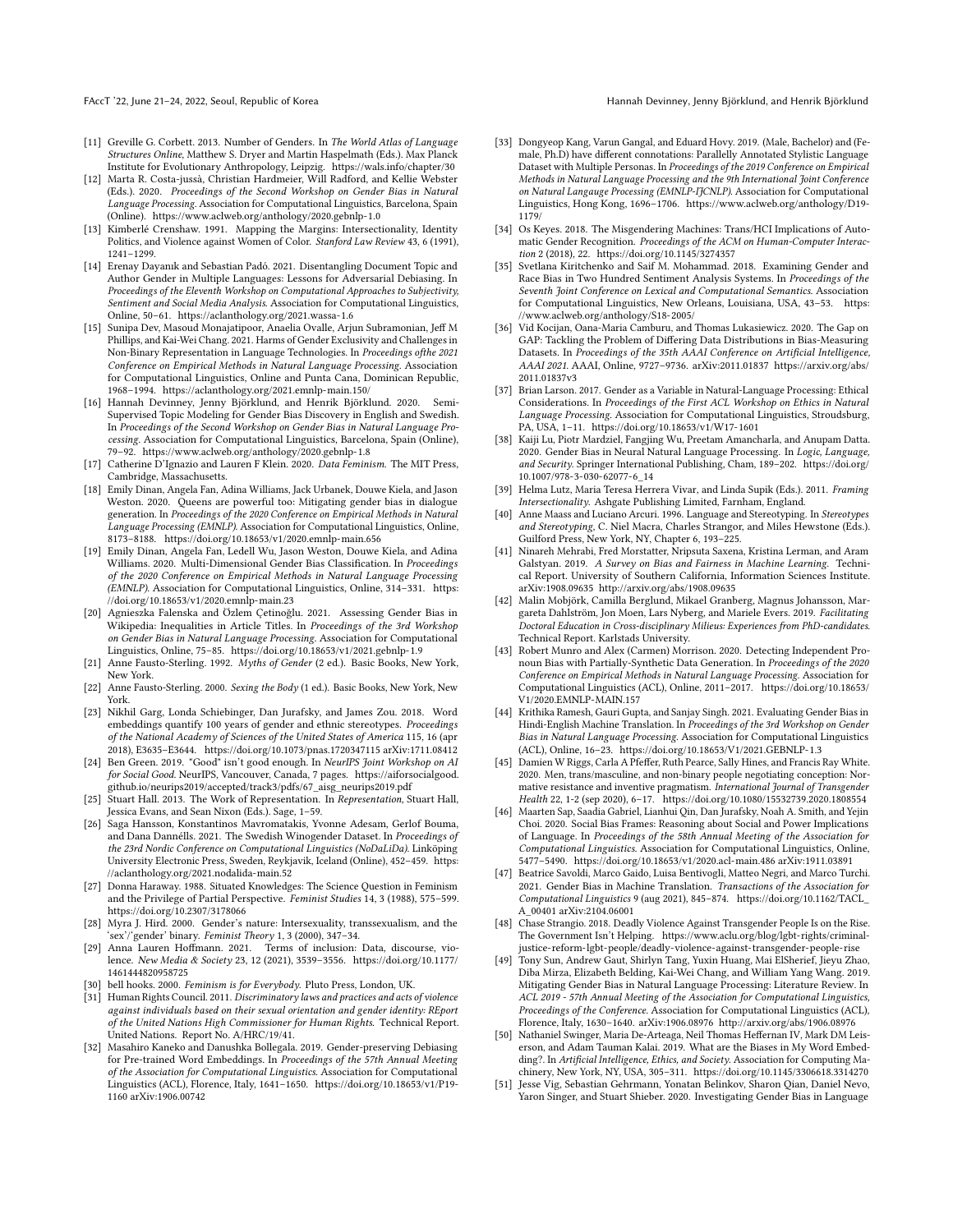Models Using Causal Mediation Analysis. In 34th Conference on Neural Information Processing Systems (NeurIPS 2020). NeurIPS, Vancouver, Canada, 14 pages. <https://www.cs.technion.ac.il/~belinkov/assets/pdf/neurips2020.pdf>

- <span id="page-10-3"></span>[52] Catherine Yeo and Alyssa Chen. 2020. Defining and Evaluating Fair Natural Language Generation. In Proceedings of the The Fourth Widening Natural Language Processing Workshop at ACL. Association for Computational Linguistics, Seattle, USA, 107–109.<https://doi.org/10.18653/v1/2020.winlp-1.27> arXiv[:2008.01548](https://arxiv.org/abs/2008.01548)
- <span id="page-10-2"></span>[53] Guanhua Zhang, Bing Bai, Junqi Zhang, Kun Bai, Conghui Zhu, and Tiejun Zhao. 2020. Demographics Should Not Be the Reason of Toxicity: Mitigating Discrimination in Text Classifications with Instance Weighting. In Proceedings of the 58th Annual Meeting of the Association for Computational Linguistics. Association for Computational Linguistics, Online, 4134–4145. [https://doi.org/10.18653/v1/2020.acl-](https://doi.org/10.18653/v1/2020.acl-main.380)

[main.380](https://doi.org/10.18653/v1/2020.acl-main.380)

- <span id="page-10-1"></span>[54] Jieyu Zhao, Yichao Zhou, Zeyu Li, Wei Wang, and Kai-Wei Chang. 2018. Learning Gender-Neutral Word Embeddings. In Proceedings of the 2018 Conference on Empirical Methods in Natural Language Processing. Association for Computational Linguistics, Brussels, Belgium, 4847–4853.<https://doi.org/10.18653/v1/D18-1521>
- <span id="page-10-0"></span>[55] Pei Zhou, Weijia Shi, Jieyu Zhao, Kuan-Hao Huang, Muhao Chen, Ryan Cotterell, and Kai-Wei Chang. 2019. Examining Gender Bias in Languages with Grammatical Gender. In EMNLP-IJCNLP 2019 - 2019 Conference on Empirical Methods in Natural Language Processing and 9th International Joint Conference on Natural Language Processing, Proceedings of the Conference. Association for Computational Linguistics, Hong Kong, 5276–5284. arXiv[:1909.02224](https://arxiv.org/abs/1909.02224) <http://arxiv.org/abs/1909.02224>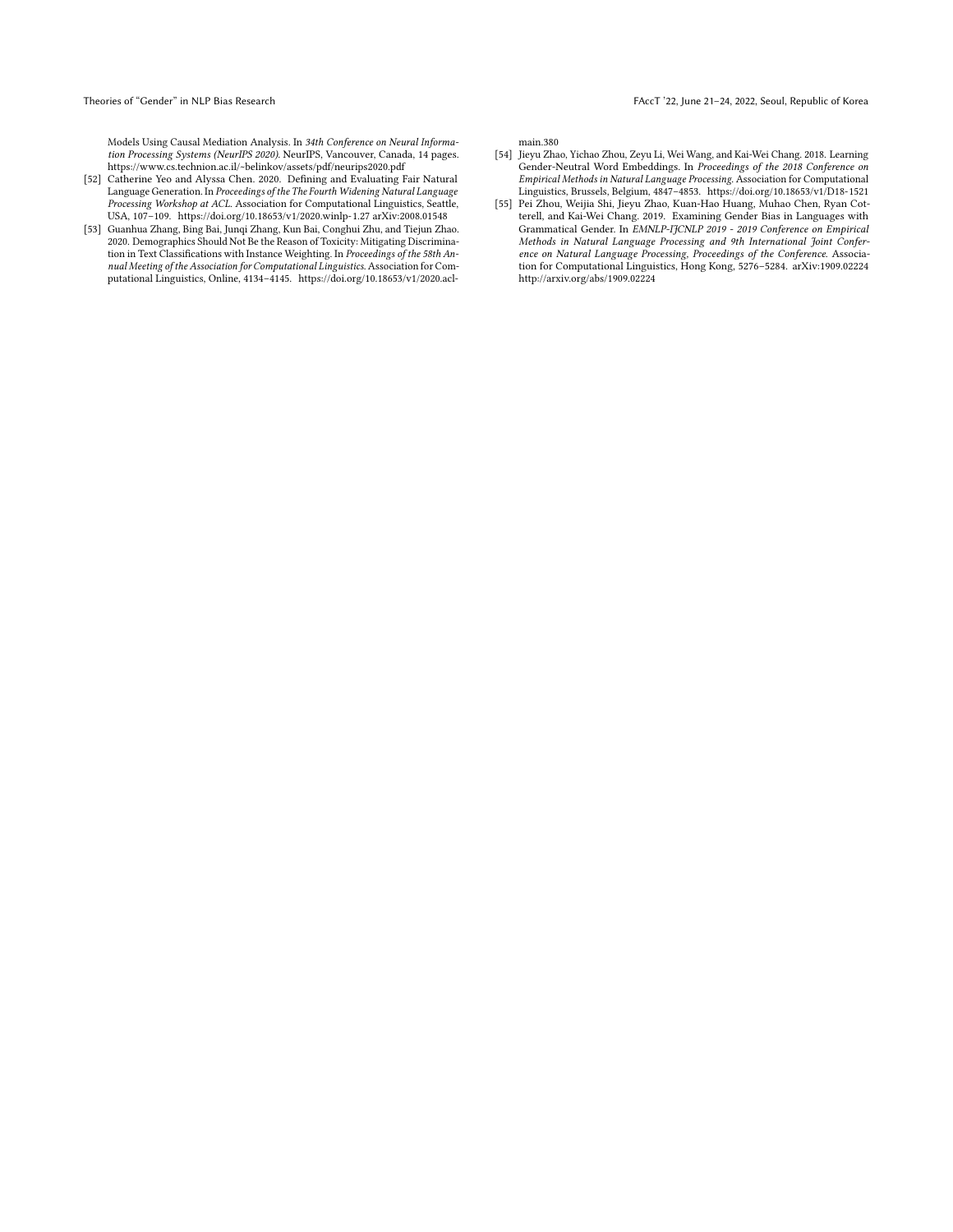### A FULL BIBLIOGRAPHY OF SURVEYED PAPERS

### REFERENCES

- [1] Gavin Abercrombie, Amanda Cercas Curry, Mugdha Pandya, and Verena Rieser. 2021. Alexa, Google, Siri: What are Your Pronouns? Gender and Anthropomorphism in the Design and Perception of Conversational Assistants. In Proceedings of the 3rd Workshop on Gender Bias in Natural Language Processing. Association for Computational Linguistics (ACL), Online, 24–33. https://doi.org/10.18653/V1/2021.GEBNLP-1.4
- [2] Artem Abzaliev. 2019. On GAP coreference resolution shared task: insights from the 3rd place solution. In Proceedings of the First Workshop on Gender Bias in Natural Language Processing. Association for Computational Linguistics, Florence, Italy, 107–112. https://doi.org/10.18653/v1/W19-3816
- [3] Felipe Alfaro, Lois José, A R Fonollosa, and Marta R Costa-Jussà. 2019. BERT Masked Language Modeling for Co-reference Resolution. In Proceedings of the First Workshop on Gender Bias in Natural Language Processing. Association for Computational Linguistics, Florence, Italy, 76–81. https://doi.org/10.18653/v1/W19-3811
- [4] Ananya, Nitya Parthasarthi, and Sameer Singh. 2019. GenderQuant: Quantifying Mention-Level Genderedness. In Proceedings of the 2019 Conference of the North American Chapter of the Association for Computational Linguistics: Human Language Technologies, Volume 1 (Long and Short Papers). Association for Computational Linguistics, Minneapolis, Minnesota, 2959–2969. https://doi.org/10.18653/V1/N19-1303
- [5] Sandeep Attree. 2019. Gendered Ambiguous Pronouns Shared Task: Boosting Model Confidenceby Evidence Pooling. In Proceedings of the First Workshop on Gender Bias in Natural Language Processing. Association for Computational Linguistics, Florence, Italy, 134–146. https: //doi.org/10.18653/v1/W19-3820
- [6] Marzieh Babaeianjelodar, Stephen Lorenz, Josh Gordon, Jeanna Matthews, and Evan Freitag. 2020. Quantifying Gender Bias in Different Corpora | Enhanced Reader.pdf. In Companion Proceedings of the Web Conference 2020 (WWW'20 Companion). ACM, New York, New York, USA, 752–759. https://dl-acm-org.proxy.ub.umu.se/doi/abs/10.1145/3366424.3383559
- [7] David Bamman, Sejal Popat, and Sheng Shen. 2019. An Annotated Dataset of Literary Entities. In Proceedings of the 2019 Conference of the North American Chapter of the Association for Computational Linguistics: Human Language Technologies. Association for Computational Linguistics, Minneapolis, Minnesota, 2138–2144. https://doi.org/10.18653/v1/N19-1220
- [8] Xingce Bao and Qianqian Qiao. 2019. Transfer Learning from Pre-trained BERT for Pronoun Resolution. In Proceedings of the First Workshop on Gender Bias in Natural Language Processing. Association for Computational Linguistics, Florence, Italy, 82–88. https://doi.org/10.18653/v1/W19-3812
- [9] Marion Bartl, Malvina Nissim, and Albert Gatt. 2020. Unmasking Contextual Stereotypes: Measuring and Mitigating BERT's Gender Bias. In Proceedings of the Second Workshop on Gender Bias in Natural Language Processing. Association for Computational Linguistics, Barcelona, Spain (Online), 1–16. https://aclanthology.org/2020.gebnlp-1.1
- [10] Christine Basta, Marta R Costa-Jussà, and Noe Casas. 2019. Evaluating the Underlying Gender Bias in Contextualized Word Embeddings. In Proceedings of the First Workshop on Gender Bias in Natural Language Processing. Association for Computational Linguistics, Florence, Italy, 33–39. https://doi.org/10.18653/v1/W19-3805
- [11] Christine Basta, Marta R Costa-Jussà, and Noe Casas. 2020. Extensive study on the underlying gender bias in contextualized word embeddings. Neural Computing and Applications 33 (2020), 3371–3384. https://doi.org/10.1007/s00521-020-05211-z
- [12] Christine Raouf Saad Basta, Marta Ruiz Costa-Jussà, and José Adrián Rodríguez Fonollosa. 2020. Towards mitigating gender bias in a decoder-based neural machine translation model by adding contextual information. In Proceedings of the The Fourth Widening Natural Language Processing Workshop. Association for Computational Linguistics, Seattle, USA, 99–102. https://doi.org/10.18653/V1/2020.WINLP-1.25
- [13] Rishabh Bhardwaj, Navonil Majumder, and Soujanya Poria. 2021. Investigating Gender Bias in BERT. Cognitive Computation 13 (2021), 1008–1018. https://doi.org/10.1007/s12559-021-09881-2
- [14] Shruti Bhargava and David Forsyth. 2019. Exposing and Correcting the Gender Bias in Image Captioning Datasets and Models. Technical Report. University of Illinois at Urbana-Champaign. arXiv:1912.00578 http://arxiv.org/abs/1912.00578
- [15] Jayadev Bhaskaran and Isha Bhallamudi. 2019. Good Secretaries, Bad Truck Drivers? Occupational Gender Stereotypes in Sentiment Analysis. In Proceedings of the First Workshop on Gender Bias in Natural Language Processing. Association for Computational Linguistics, Florence, Italy, 62–68. https://doi.org/10.18653/v1/W19-3809
- [16] Tolga Bolukbasi, Kai Wei Chang, James Zou, Venkatesh Saligrama, and Adam Kalai. 2016. Man is to computer programmer as woman is to homemaker? Debiasing word embeddings. In Advances in Neural Information Processing Systems. NeurIPS, Barcelona, Spain, 4356-4364. arXiv:1607.06520 http://papers.nips.cc/paper/6228-man-is-to-computer-programmer-as-woman-is-to-homemaker-d
- [17] Tolga Bolukbasi, Kai-Wei Chang, James Zou, Venkatesh Saligrama, and Adam Kalai. 2016. Quantifying and Reducing Stereotypes in Word Embeddings. In ICML Workshop on #Data4Good: Machine Learning in Social Good Applications. ICML, New York, New York, USA, 41–45. arXiv:1606.06121 http://arxiv.org/abs/1606.06121
- [18] Shikha Bordia and Samuel R. Bowman. 2019. Identifying and Reducing Gender Bias in Word-Level Language Models. In Proceedings of the 2019 Conference of the North American Chapter of the Association for Computational Linguistics: Student Research Workshop. Association for Computational Linguistics, Minneapolis, Minnesota, 7–15. https://doi.org/10.18653/v1/N19-3002 arXiv:1904.03035
- [19] Clothilde Breger, Ghasem Elyasi, Guillermo Infante, and Mariano Zarza. 2020. Reducing Gender Bias in Natural Language Processing methods. In Meta Research Research Methods Course: Master in Intelligent and Interactive Systems, Davinia Hernández-Leo and Judit Martínez-Moreno (Eds.). Universitat Pompeu Fabra, Barcelona, Spain, 17–24. http://repositori.upf.edu/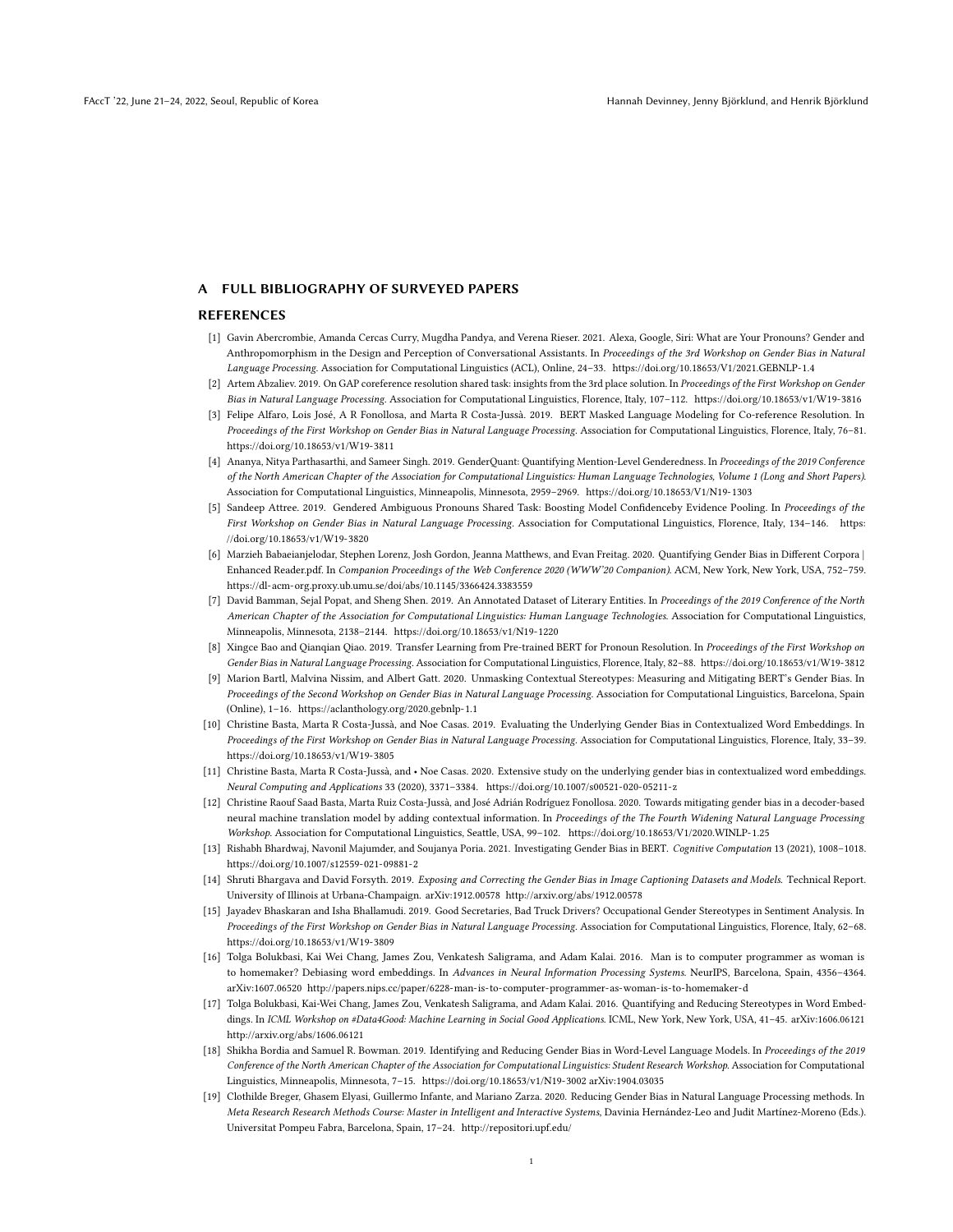- [20] Marc-Etienne Brunet, Colleen Alkalay-Houlihan, Ashton Anderson, and Richard Zemel. 2019. Understanding the origins of bias in word embeddings. In 36th International Conference on Machine Learning, Vol. 97. Proceedings of Machine Learning Research, Irvine, CA, USA, 803–811. arXiv:1810.03611 http://proceedings.mlr.press/v97/brunet19a.html
- [21] Kaylee Burns, Lisa Anne Hendricks, Kate Saenko, Trevor Darrell, and Anna Rohrbach. 2018. Women also Snowboard: Overcoming Bias in Captioning Models. In Proceedings of the European Conference on Computer Vision. ECCV, Munich, Germany, 771–787. arXiv:1803.09797 http: //arxiv.org/abs/1803.09797
- [22] Aylin Caliskan, Joanna J Bryson, and Arvind Narayanan. 2017. Semantics derived automatically from language corpora contain human-like biases. Science (New York, N.Y.) 356, 6334 (apr 2017), 183–186. https://doi.org/10.1126/science.aal4230
- [23] Yang Trista Cao and Hal Daumé III. 2020. Toward Gender-Inclusive Coreference Resolution. In Proceedings of the 58th Annual Meeting of the Association for Computational Linguistics. Association for Computational Linguistics, Online, 4568–4595. https://doi.org/10.18653/v1/2020.aclmain.418
- [24] Rakesh Chada. 2019. Gendered Pronoun Resolution using BERT and an extractive question answering formulation. In Proceedings of the First Workshop on Gender Bias in Natural Language Processing. Association for Computational Linguistics, Florence, Italy, 126–133. https: //doi.org/10.18653/v1/W19-3819
- [25] Kaytlin Chaloner and Alfredo Maldonado. 2019. Measuring Gender Bias in Word Embeddings across Domains and Discovering New Gender Bias Word Categories. In Proceedings of the First Workshop on Gender Bias in Natural Language Processing. Association for Computational Linguistics, Florence, Italy, 25–32. https://doi.org/10.18653/v1/W19-3804
- [26] Serina Chang and Kathleen McKeown. 2019. Automatically Inferring Gender Associations from Language. In Conference on Empirical Methods in Natural Language Processing. Association for Computational Linguistics, Hong Kong, 5746–5752. https://doi.org/10.18653/v1/D19-1579
- [27] Yan Chen, Christopher Mahoney, Isabella Grasso, Esma Wali, Abigail Matthews, Thomas Middleton, Mariama Njie, and Jeanna Matthews. 2021. Gender Bias and Under-Representation in Natural Language Processing Across Human Languages; Gender Bias and Under-Representation in Natural Language Processing Across Human Languages. In Proceedings of the 2021 AAAI/ACM Conference on AI, Ethics, and Society (AIES '21). Association for Computing Machinery, Virtual Event, 11 pages. https://doi.org/10.1145/3461702.3462530
- [28] Won Ik Cho, Ji Won Kim, Min Kim, and Nam Soo Kim. 2019. On Measuring Gender Bias in Translation of Gender-neutral Pronouns. In Proceedings of the First Workshop on Gender Bias in Natural Language Processing. Association for Computational Linguistics, Florence, Italy, 173–181. https://doi.org/10.18653/v1/W19-3824
- [29] Shivang Chopra, Ramit Sawhney, Puneet Mathur, and Rajiv Ratn Shah. 2020. Hindi-English Hate Speech Detection: Author Profiling, Debiasing, and Practical Perspectives. In Proceedings of the AAAI Conference on Artificial Intelligence, Vol. 34. Association for the Advancement of Artificial Intelligence (AAAI), New York, NY, USA, 386–393. https://doi.org/10.1609/aaai.v34i01.5374
- [30] Marta R Costa-Jussà. 2019. An analysis of gender bias studies in natural language processing. Nature Machine Intelligence 1, 11 (2019), 495–496. https://doi.org/10.1038/s42256-019-0105-5
- [31] Marta R. Costa-jussà and Adrià de Jorge. 2020. Fine-tuning Neural Machine Translation on Gender-Balanced Datasets. In Proceedings of the Second Workshop on Gender Bias in Natural Language Processing. Association for Computational Linguistics, Barcelona, Spain, 26–34. https: //aclanthology.org/2020.gebnlp-1.3
- [32] Marta R. Costa-jussà, Carlos Escolano, Christine Basta, Javier Ferrando, Roser Batlle, and Ksenia Kharitonova. 2020. Gender Bias in Multilingual Neural Machine Translation: The Architecture Matters. Technical Report. TALP Research Center, Universitat Politècnica de Catalunya, Barcelona. arXiv:2012.13176 https://arxiv.org/abs/2012.13176v1
- [33] Amanda Cercas Curry and Verena Rieser. 2018. #MeToo: How Conversational Systems Respond to Sexual Harassment. In Proceedings of the Second ACL Workshop on Ethics in Natural Language Processing. Association for Computational Linguistics, New Orleans, Louisiana, USA, 7–14. https://doi.org/10.18653/v1/W18-0802
- [34] Karan Dabas, Nishtha Madan, Vijay Arya, Sameep Mehta, Gautam Singh, and Tanmoy Chakraborty. 2019. Fair Transfer of Multiple Style Attributes in Text. In 2019 Grace Hopper Celebration India, GHCI. IEEE, Bangalore, India, 1–5. https://doi.org/10.1109/GHCI47972.2019.9071799 arXiv:2001.06693
- [35] Jamell Dacon and Haochen Liu. 2021. Does Gender Matter in the News? Detecting and Examining Gender Bias in News Articles. In The Web Conference 2021 - Companion of the World Wide Web Conference, WWW 2021, Vol. 2. Association for Computing Machinery, Ljubljana, Slovenia, 385–392. https://doi.org/10.1145/3442442.3452325
- [36] Erenay Dayanık and Sebastian Padó. 2021. Disentangling Document Topic and Author Gender in Multiple Languages: Lessons for Adversarial Debiasing. In Proceedings of the Eleventh Workshop on Computational Approaches to Subjectivity, Sentiment and Social Media Analysis. Association for Computational Linguistics, Online, 50–61. https://aclanthology.org/2021.wassa-1.6
- [37] Maria De-Arteaga, Alexey Romanov, Hanna Wallach, Jennifer Chayes, Christian Borgs, Alexandra Chouldechova, Sahin Geyik, Krishnaram Kenthapadi, and Adam Tauman Kalai. 2019. Bias in Bios: A Case Study of Semantic Representation Bias in a High-Stakes Setting. In Proceedings of the Conference on Fairness, Accountability, and Transparency. Association for Computing Machinery, Atlanta, Georgia, USA, 120–128. https: //doi.org/10.1145/3287560.3287572
- [38] Sunipa Dev, Tao Li, Jeff Phillips, and Vivek Srikumar. 2020. On Measuring and Mitigating Biased Inferences of Word Embeddings. In Proceedings of the AAAI Conference on Artificial Intelligence. AAAI press, New York, NY, USA, 7659–7666. https://doi.org/10.1609/aaai.v34i05.6267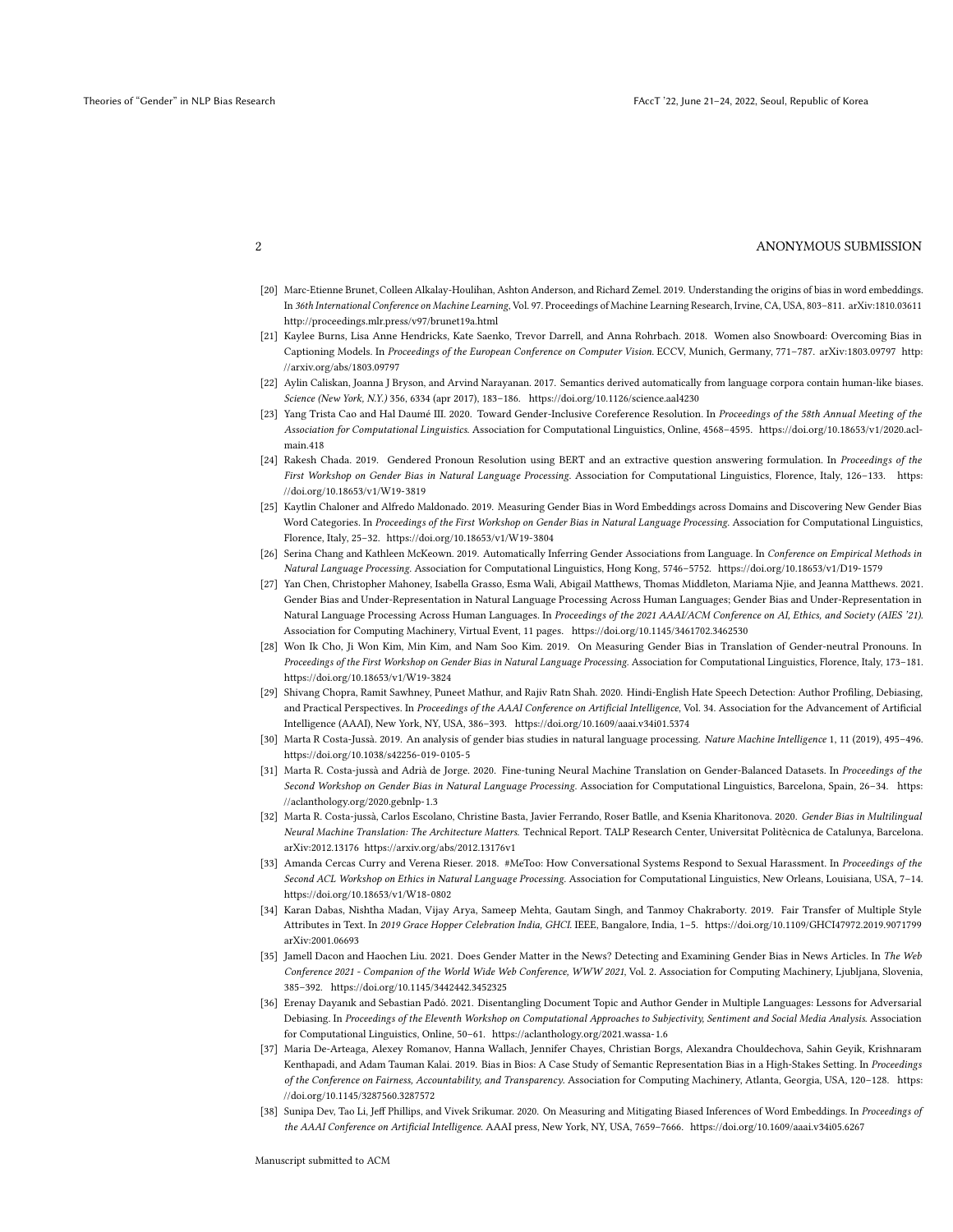- [39] Sunipa Dev and Jeff Phillips. 2019. Attenuating Bias in Word Vectors. In AISTATS 2019 22nd International Conference on Artificial Intelligence and Statistics. PLMR, Naha, Okinawa, Japan, 879–887. arXiv:1901.07656 http://proceedings.mlr.press/v89/dev19a.html
- [40] Emily Dinan, Angela Fan, Adina Williams, Jack Urbanek, Douwe Kiela, and Jason Weston. 2020. Queens are powerful too: Mitigating gender bias in dialogue generation. In Proceedings of the 2020 Conference on Empirical Methods in Natural Language Processing (EMNLP). Association for Computational Linguistics, Online, 8173–8188. https://doi.org/10.18653/v1/2020.emnlp-main.656
- [41] Emily Dinan, Angela Fan, Ledell Wu, Jason Weston, Douwe Kiela, and Adina Williams. 2020. Multi-Dimensional Gender Bias Classification. In Proceedings of the 2020 Conference on Empirical Methods in Natural Language Processing (EMNLP). Association for Computational Linguistics, Online, 314–331. https://doi.org/10.18653/v1/2020.emnlp-main.23
- [42] Jad Doughman, Wael Khreich, Maya El Gharib, Maha Wiss, and Zahraa Berjawi. 2021. Gender Bias in Text: Origin, Taxonomy, and Implications. In Proceedings of the 3rd Workshop on Gender Bias in Natural Language Processing. Association for Computational Linguistics (ACL), Online, 34–44. https://doi.org/10.18653/V1/2021.GEBNLP-1.5
- [43] Yupei Du, Yuanbin Wu, and Man Lan. 2019. Exploring Human Gender Stereotypes with Word Association Test. In Proceedings of the 2019 Conference on Empirical Methods in Natural Language Processing and the 9th International Conference on Natural Langauge Processing. Association for Computational Linguistics, Hong Kong, 6133–6143. https://doi.org/10.18653/v1/D19-1635
- [44] Ali Emami, Paul Trichelair, Adam Trischler, Kaheer Suleman, Hannes Schulz, Jackie Chi, and Kit Cheung. 2019. The KNOWREF Coreference Corpus: Removing Gender and Number Cues for Difficult Pronominal Anaphora Resolution. In Proceedings of the 57th Annual Meeting of the Association for Computational Linguistics. Association for Computational Linguistics, Florence, Italy, 3952–3961. https://doi.org/10.18653/v1/P19-1386
- [45] Kawin Ethayarajh. 2020. Is Your Classifier Actually Biased? Measuring Fairness under Uncertainty with Bernstein Bounds. In Proceedings of the 58th Annual Meeting of the Association for Computational Linguistics. Association for Computational Linguistics, Online, 2914–2919. https://doi.org/10.18653/v1/2020.acl-main.262 arXiv:2004.12332
- [46] Kawin Ethayarajh, David Duvenaud, and Graeme Hirst. 2019. Understanding undesirable word embedding associations. In Proceedings of the 57th Annual Meeting of the Association for Computational Linguistics. Association for Computational Linguistics, Florence, Italy, 1696–1705. https://doi.org/10.18653/v1/P19-1166 arXiv:1908.06361
- [47] Joseph Fisher, Dave Palfrey, Christos Christodoulopoulos, and Arpit Mittal. 2020. Measuring Social Bias in Knowledge Graph Embeddings. In Workshop on Bias in Automatic Knowledge Graph Construction (KG-BIAS). Automated KNowledge Base Construction, Online. arXiv:1912.02761 http://arxiv.org/abs/1912.02761
- [48] Eve Fleisig. 2021. Adversarial Learning for Bias Mitigation in Machine Translation. Bachelor of Science in Engineering. Princeton University.
- [49] Omar U. Florez. 2019. On the Unintended Social Bias of Training Language Generation Models with Data from Local Media. Technical Report. arXiv:1911.00461 http://arxiv.org/abs/1911.00461
- [50] Joel Escudé Font and Marta R Costa-Jussà. 2019. Equalizing Gender Bias in Neural Machine Translation with Word Embeddings Techniques. In Proceedings of the First Workshop on Gender Bias in Natural Language Processing. Association for Computational Linguistics, Florence, Italy, 147–154. https://doi.org/10.18653/v1/W19-3821
- [51] Nikhil Garg, Londa Schiebinger, Dan Jurafsky, and James Zou. 2018. Word embeddings quantify 100 years of gender and ethnic stereotypes. Proceedings of the National Academy of Sciences of the United States of America 115, 16 (apr 2018), E3635–E3644. https://doi.org/10.1073/pnas. 1720347115 arXiv:1711.08412
- [52] Aparna Garimella, Carmen Banea, Dirk Hovy, and Rada Mihalcea. 2019. Women's syntactic resilience and men's grammatical luck: Gender-bias in part-of-speech tagging and dependency parsing. In Proceedings of the 57th Annual Meeting of the Association for Computational Linguistics. Association for Computational Linguistics, Florence, Italy, 3493–3498. https://doi.org/10.18653/v1/p19-1339
- [53] Andrew Gaut, Tony Sun, Shirlyn Tang, Yuxin Huang, Jing Qian, Mai ElSherief, Jieyu Zhao, Diba Mirza, Elizabeth Belding, Kai-Wei Chang, and William Yang Wang. 2020. Towards Understanding Gender Bias in Relation Extraction. In Proceedings of the 58th Annual Meeting of the Association for Computational Linguistics. Association for Computational Linguistics, Online, 2943–2953. https://doi.org/10.18653/v1/2020.acl-main.265 arXiv:1911.03642
- [54] Oguzhan Gencoglu. 2021. Cyberbullying Detection with Fairness Constraints. IEEE Internet Computing 25, 1 (may 2021), 20–29. https: //doi.org/10.1109/MIC.2020.3032461 arXiv:2005.06625
- [55] Seraphina Goldfarb-Tarrant, Rebecca Marchant, Ricardo Muñoz, Mu~ Muñoz Sánchez, Mugdha Pandya, and Adam Lopez. 2021. Intrinsic Bias Metrics Do Not Correlate with Application Bias. In Proceedings ofthe 59th Annual Meeting ofthe Association for Computational Linguistics and the 11th International Joint Conference on Natural Language Processing. Association for Computational Linguistics (ACL), 1926–1940. https: //doi.org/10.18653/v1/2021.acl-long.150 arXiv:2012.15859
- [56] Hila Gonen and Yoav Goldberg. 2019. Lipstick on a Pig: Debiasing Methods Cover up Systematic Gender Biases in Word Embeddings But do not Remove Them. In Proceedings of the 2019 Conference of the North American Chapter of the Association for Computational Linguistics: Human Language Technologies. Association for Computational Linguistics, Minneapolis, Minnesota, 609–614. https://doi.org/10.18653/v1/N19-1061 arXiv:1903.03862
- [57] Hila Gonen and Kellie Webster. 2020. Automatically Identifying Gender Issues in Machine Translation using Perturbations. In Findings of the Association for Computational Linguistics: EMNLP 2020. Association for Computational Linguistics (ACL), 1991–1995. https://doi.org/10.18653/v1/ 2020.findings-emnlp.180 arXiv:2004.14065
- [58] Nizar Habash, Houda Bouamor, and Christine Chung. 2019. Automatic Gender Identification and Reinflection in Arabic. In Proceedings of the First Workshop on Gender Bias in Natural Language Processing. Association for Computational Linguistics, Florence, Italy, 155-165. https: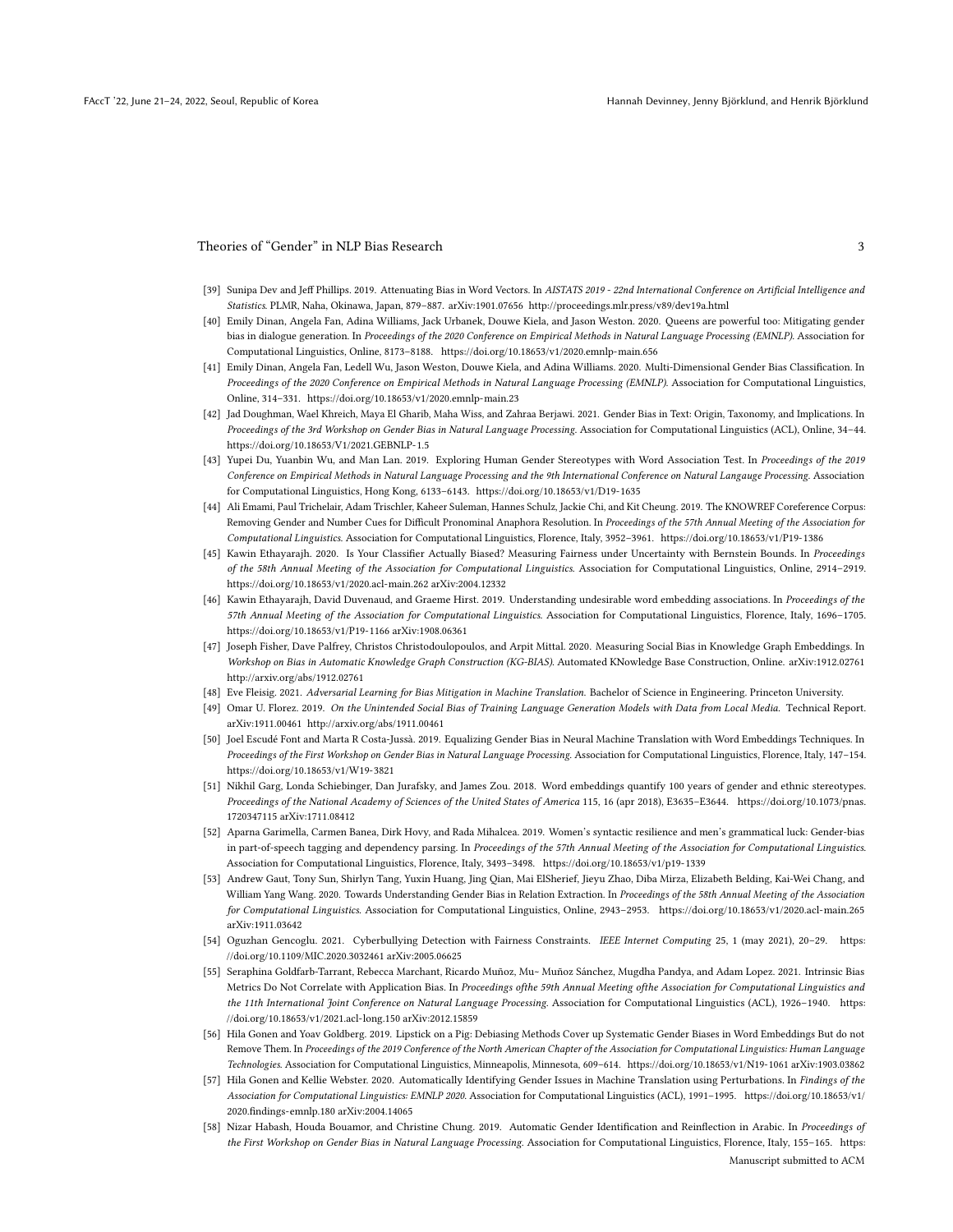//doi.org/10.18653/v1/W19-3822

- [59] Saga Hansson, Konstantinos Mavromatakis, Yvonne Adesam, Gerlof Bouma, and Dana Dannélls. 2021. The Swedish Winogender Dataset. In Proceedings of the 23rd Nordic Conference on Computational Linguistics (NoDaLiDa). Linköping University Electronic Press, Sweden, Reykjavik, Iceland (Online), 452–459. https://aclanthology.org/2021.nodalida-main.52
- [60] Reyhaneh Hashempour, Aline Villavicencio, Barbara Plank, and Renato Amorim. 2019. A Deep Learning Approach to Language-independent Gender Prediction on Twitter. In Proceedings of the 2019 Workshop on Widening NLP. https://doi.org/10.1016/j.diin.2011.04.002
- [61] Dirk Hovy, Federico Bianchi, and Tommaso Fornaciari. 2020. Can You Translate that into Man? Commercial Machine Translation Systems Include Stylistic Biases. Technical Report. https://www.cia.gov/library/
- [62] Alexander Hoyle, Wolf-Sonkin, Hanna Wallach, Isabelle Augenstein, and Ryan Cotterell. 2019. Unsupervised Discovery of Gendered Language through Latent-Variable Modeling. In Proceedings of the 57th Annual Meeting of the Association for Computational Linguistics. Association for Computational Linguistics, 1706–1716. https://doi.org/10.18653/v1/P19-1167 arXiv:1906.04760
- [63] Po-Sen Huang, Huan Zhang, Ray Jiang, Robert Stanforth, Johannes Welbl, Jack Rae, Vishal Maini, Dani Yogatama, and Pushmeet Kohli. 2020. Reducing Sentiment Bias in Language Models via Counterfactual Evaluation. In Findings of the Association for Computational Linguistics: EMNLP 2020. Association for Computational Linguistics, 65–83. https://doi.org/10.18653/v1/2020.findings-emnlp.7 arXiv:1911.03064
- [64] Xiaolei Huang, Linzi Xing, Franck Dernoncourt, and Michael J. Paul. 2020. Multilingual Twitter Corpus and Baselines for Evaluating Demographic Bias in Hate Speech Recognition. In Proceedings of the 12th Conference on Langauge Resources and Evaluation (LREC 2020). European Language Resources Association (ELRA), Marseille, France, 1440–1448. arXiv:2002.10361 http://www.lrec-conf.org/proceedings/lrec2020/pdf/2020.lrec-1.180.pdf
- [65] Matei Ionita, Yury Kashnitsky, Ken Krige Kitsong, Vladimir Larin, Pjsc Sberbank, Denis Logvinenko, and Atanas Atanasov. 2019. Resolving Gendered Ambiguous Pronouns with BERT. In Proceedings of the First Workshop on Gender Bias in Natural Language Processing. Association for Computational Linguistics, Florence, Italy, 113–119. https://doi.org/10.18653/v1/W19-3817
- [66] Nishtha Jain, Maja Popović, Declan Groves, and Eva Vanmassenhove. 2021. Generating Gender Augmented Data for NLP. In Proceedings of the 3rd Workshop on Gender Bias in Natural Language Processing. Association for Computational Linguistics (ACL), Online, 93-102. https: //doi.org/10.18653/V1/2021.GEBNLP-1.11
- [67] Hailey James and David Alvarez-Melis. 2019. Probabilistic Bias Mitigation in Word Embeddings. In Human-Centric Machine Learning Workshop, NeurIPS 2019. arXiv:1910.14497 http://arxiv.org/abs/1910.14497
- [68] Shengyu Jia, Tao Meng, Jieyu Zhao, and Kai-Wei Chang. 2020. Mitigating Gender Bias Amplification in Distribution by Posterior Regularization. In Proceedings of the 58th Annual Meeting of the Association for Computational Linguistics. Association for Computational Linguistics, Online, 2936–2942. https://doi.org/10.18653/v1/2020.acl-main.264 arXiv:2005.06251
- [69] May Jiang and Christiane Fellbaum. 2020. Interdependencies of Gender and Race in Contextualized Word Embeddings. In Proceedings of the Second Workshop on Gender Bias in Natural Language Processing. Barcelona, Spain (Online), 17–25. https://aclanthology.org/2020.gebnlp-1.2
- [70] Meichun Jiao and Ziyang Luo. 2021. Gender Bias Hidden Behind Chinese Word Embeddings: The Case of Chinese Adjectives. In Proceedings of the Second Workshop on Gender Bias in Natural Language Processing. Association for Computational Linguistics (ACL), Barcelona, Spain (Online), 8–15. https://doi.org/10.18653/V1/2021.GEBNLP-1.2
- [71] Jaap Jumelet, Willem Zuidema, and Dieuwke Hupkes. 2019. Analysing Neural Language Models: Contextual Decomposition Reveals Default Reasoning in Number and Gender Assignment. In CoNLL 2019 - 23rd Conference on Computational Natural Language Learning, Proceedings of the Conference. Association for Computational Linguistics, Hong Kong, 1–11. https://doi.org/10.18653/v1/K19-1001 arXiv:1909.08975
- [72] Masahiro Kaneko and Danushka Bollegala. 2019. Gender-preserving Debiasing for Pre-trained Word Embeddings. In Proceedings of the 57th Annual Meeting of the Association for Computational Linguistics. Association for Computational Linguistics (ACL), Florence, Italy, 1641–1650. https://doi.org/10.18653/v1/P19-1160 arXiv:1906.00742
- [73] Masahiro Kaneko and Danushka Bollegala. 2021. Dictionary-based Debiasing of Pre-trained Word Embeddings. In Proceedings of the 16th Conference of the European Chapter of the Association for Computational Linguistics: Main Volume. Association for Computational Linguistics, Online, 212–223. https://aclanthology.org/2021.eacl-main.16
- [74] Dongyeop Kang, Varun Gangal, and Eduard Hovy. 2019. (Male, Bachelor) and (Female, Ph.D) have different connotations: Parallelly Annotated Stylistic Language Dataset with Multiple Personas. In Proceedings of the 2019 Conference on Empirical Methods in Natural Language Processing and the 9th International Joint Conference on Natural Langauge Processing (EMNLP-IJCNLP). Association for Computational Linguistics, Hong Kong, 1696–1706. https://www.aclweb.org/anthology/D19-1179/
- [75] Saket Karve, Lyle Ungar, and João Sedoc. 2019. Conceptor Debiasing of Word Representations Evaluated on WEAT. (jun 2019), 40–48. arXiv:1906.05993 http://arxiv.org/abs/1906.05993
- [76] Jae Yeon Kim, Carlos Ortiz, Sarah Nam, Sarah Santiago, and Vivek Datta. 2020. Intersectional Bias in Hate Speech and Abusive Language Datasets. (may 2020). arXiv:2005.05921 http://arxiv.org/abs/2005.05921
- [77] Svetlana Kiritchenko and Saif M. Mohammad. 2018. Examining Gender and Race Bias in Two Hundred Sentiment Analysis Systems. In Proceedings of the Seventh Joint Conference on Lexical and Computational Semantics. Association for Computational Linguistics, New Orleans, Louisiana, USA, 43–53. https://www.aclweb.org/anthology/S18-2005/
- [78] Vid Kocijan, Oana-Maria Camburu, and Thomas Lukasiewicz. 2020. The Gap on GAP: Tackling the Problem of Differing Data Distributions in Bias-Measuring Datasets. In Proceedings of the 35th AAAI Conference on Artificial Intelligence, AAAI 2021. AAAI, Online, 9727-9736. arXiv:2011.01837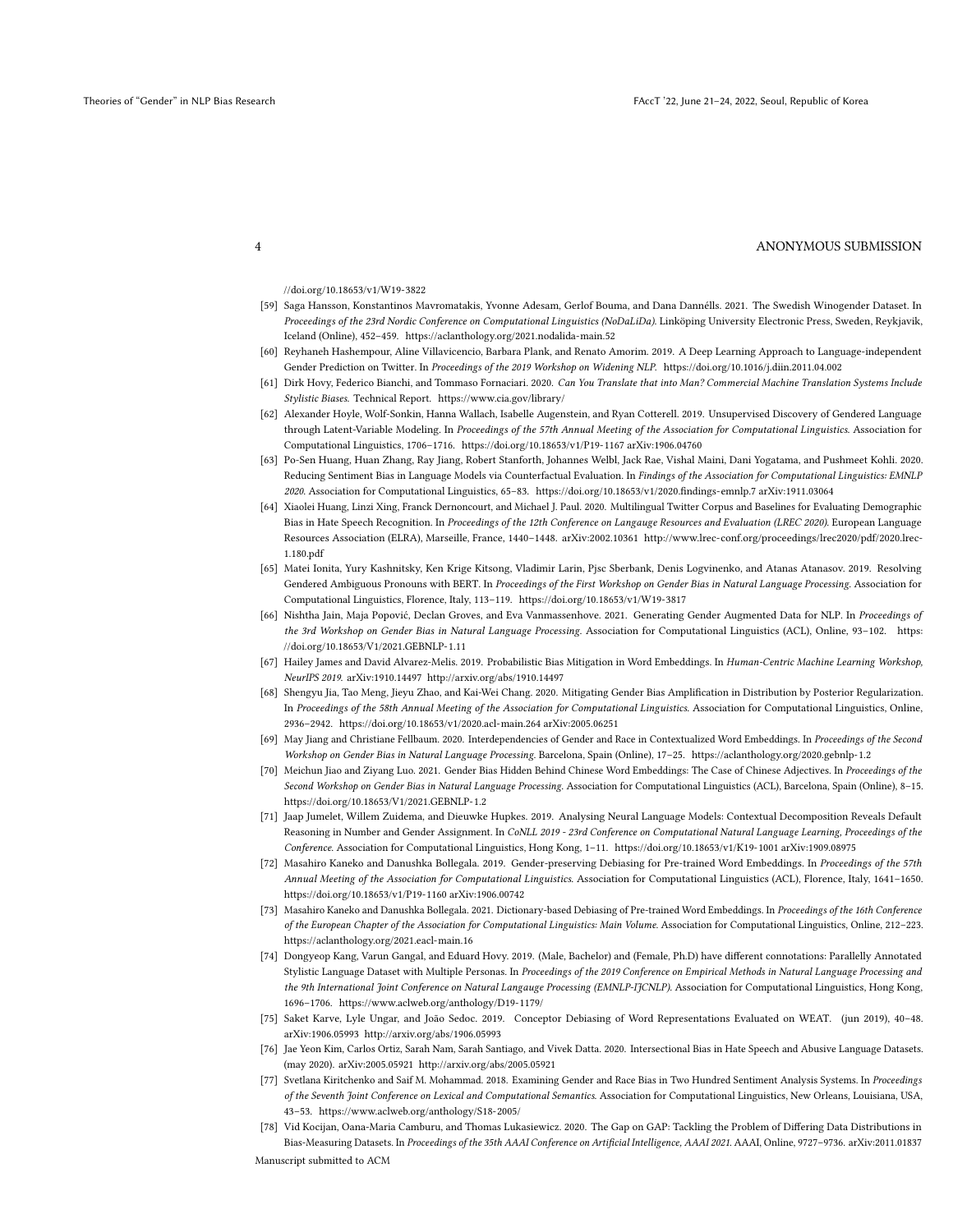https://arxiv.org/abs/2011.01837v3

- [79] Vaibhav Kumar, Tenzin Singhay Bhotia, and Vaibhav Kumar. 2020. Fair Embedding Engine: A Library for Analyzing and Mitigating Gender Bias in Word Embeddings. In Proceedings of Second Workshop for NLP Open Source Software (NLP-OSS),. Association for Computational Linguistics (ACL), 26–31. https://doi.org/10.18653/v1/2020.nlposs-1.5 arXiv:2010.13168
- [80] Keita Kurita, Nidhi Vyas, Ayush Pareek, Alan W Black, and Yulia Tsvetkov. 2019. Measuring Bias in Contextualized Word Representations. (jun 2019), 166–172. arXiv:1906.07337 http://arxiv.org/abs/1906.07337
- [81] Anne Lauscher and Goran Glavaš. 2019. Are We Consistently Biased? Multidimensional Analysis of Biases in Distributional Word Vectors. (apr 2019), 85–91. arXiv:1904.11783 http://arxiv.org/abs/1904.11783
- [82] Anne Lauscher, Goran Glavaš, Simone Paolo Ponzetto, and Ivan Vuli'cvuli'c. 2020. A General Framework for Implicit and Explicit Debiasing of Distributional Word Vector Spaces. Technical Report. www.aaai.org
- [83] Nayeon Lee, Yejin Bang, Jamin Shin, and Pascale Fung. 2019. Understanding the Shades of Sexism in Popular TV Series. In Proceedings of the 2019 Workshop on Widening NLP. 177–180. https://tvtropes.org/
- [84] Nayeon Lee, Andrea Madotto, and Pascale Fung. 2019. Exploring Social Bias in Chatbots using Stereotype Knowledge. In Proceedings of the Workshop on Widening NLP. Florence, Italy, 177–180.
- [85] Paul Pu Liang, Irene Li, Emily Zheng, Yao Chong Lim, Ruslan Salakhutdinov, and Louis-Philippe Morency. 2019. Towards Debiasing Sentence Representations. In Proceedings of the NeurIPS Workshop on Human-Centric Machine Learning. Vancouver, Canada.
- [86] Bo Liu. 2019. Anonymized BERT: An Augmentation Approach to the Gendered Pronoun Resolution Challenge. Technical Report. 120–125 pages. https://github.com/boliu61/gendered-pronoun-resolution
- [87] Haochen Liu, Jamell Dacon, Wenqi Fan, Hui Liu, Zitao Liu, and Jiliang Tang. 2019. Does Gender Matter? Towards Fairness in Dialogue Systems. (oct 2019). arXiv:1910.10486 http://arxiv.org/abs/1910.10486
- [88] Kaiji Lu, Piotr Mardziel, Fangjing Wu, Preetam Amancharla, and Anupam Datta. 2020. Gender Bias in Neural Natural Language Processing. In Logic, Language, and Security. Springer International Publishing, Cham, 189–202. https://doi.org/10.1007/978-3-030-62077-6\_14
- [89] Li Lucy and David Bamman. 2021. Gender and Representation Bias in GPT-3 Generated Stories. In Proceedings of the Third Workshop on Narrative Understanding. Association for Computational Linguistics (ACL), Virtual, 48–55. https://doi.org/10.18653/V1/2021.NUSE-1.5
- [90] Thomas Manzini, Yao Chong Lim, Yulia Tsvetkov, and Alan W. Black. 2019. Black is to criminal as caucasian is to police: Detecting and removing multiclass bias in word embeddings. NAACL HLT 2019 - 2019 Conference of the North American Chapter of the Association for Computational Linguistics: Human Language Technologies - Proceedings of the Conference 1 (apr 2019), 615–621. https://doi.org/10.18653/v1/n19-1062 arXiv:1904.04047
- [91] Abigail Matthews, Isabella Grasso, Christopher Mahoney, Yan Chen, Esma Wali, Thomas Middleton, Mariama Njie, and Jeanna Matthews. 2021. Gender Bias in Natural Language Processing Across Human Languages. In Proceedings of the First Workshop on Trustworthy Natural Language Processing. Association for Computational Linguistics (ACL), Online, 45–54. https://doi.org/10.18653/V1/2021.TRUSTNLP-1.6
- [92] Rowan Hall Maudslay, Hila Gonen, Ryan Cotterell, and Simone Teufel. 2019. It's All in the Name: Mitigating Gender Bias with Name-Based Counterfactual Data Substitution. In EMNLP-IJCNLP 2019 - 2019 Conference on Empirical Methods in Natural Language Processing and 9th International Joint Conference on Natural Language Processing, Proceedings of the Conference. Association for Computational Linguistics, 5267–5275. arXiv:1909.00871 http://arxiv.org/abs/1909.00871
- [93] Chandler May, Alex Wang, Shikha Bordia, Samuel R. Bowman, and Rachel Rudinger. 2019. On Measuring Social Biases in Sentence Encoders. (mar 2019). arXiv:1903.10561 http://arxiv.org/abs/1903.10561
- [94] Katherine McCurdy and Oguz Serbetci. 2020. Grammatical gender associations outweigh topical gender bias in crosslinguistic word embeddings. (may 2020). arXiv:2005.08864 http://arxiv.org/abs/2005.08864
- [95] Ninareh Mehrabi, Thamme Gowda, Fred Morstatter, Nanyun Peng, and Aram Galstyan. 2019. Man is to Person as Woman is to Location: Measuring Gender Bias in Named Entity Recognition. (oct 2019). arXiv:1910.10872 http://arxiv.org/abs/1910.10872
- [96] Josh Meyer, Lindy Rauchenstein, Joshua D. Eisenberg, and Nicholas Howell. 2020. Artie Bias Corpus: An Open Dataset for Detecting Demographic Bias in Speech Applications. In Proceedings of the 12th Language Resources and Evaluation Conference. European Language Resources Association (ELRA), Marseille, France, 6462–6468. https://aclanthology.org/2020.lrec-1.796
- [97] Joshua R. Minot, Nicholas Cheney, Marc Maier, Danne C. Elbers, Christopher M. Danforth, and Peter Sheridan Dodds. 2021. Interpretable bias mitigation for textual data: Reducing gender bias in patient notes while maintaining classification performance. Technical Report. arXiv:2103.05841 https://arxiv.org/abs/2103.05841v1
- [98] Inom Mirzaev, Anthony Schulte, Michael Conover, and Sam Shah. 2019. Considerations for the Interpretation of Bias Measures of Word Embeddings. Technical Report. arXiv:1906.08379 http://arxiv.org/abs/1906.08379
- [99] Rodrigo Alejandro Chávez Mulsa and Gerasimos Spanakis. 2020. Evaluating Bias In Dutch Word Embeddings. , 56–71 pages. https://aclanthology. org/2020.gebnlp-1.6
- [100] Robert Munro and Alex (Carmen) Morrison. 2020. Detecting Independent Pronoun Bias with Partially-Synthetic Data Generation. In Proceedings of the 2020 Conference on Empirical Methods in Natural Language Processing. Association for Computational Linguistics (ACL), Online, 2011–2017. https://doi.org/10.18653/V1/2020.EMNLP-MAIN.157
- [101] Moin Nadeem, Anna Bethke, and Siva Reddy. 2020. StereoSet: Measuring stereotypical bias in pretrained language models. (apr 2020). arXiv:2004.09456 http://arxiv.org/abs/2004.09456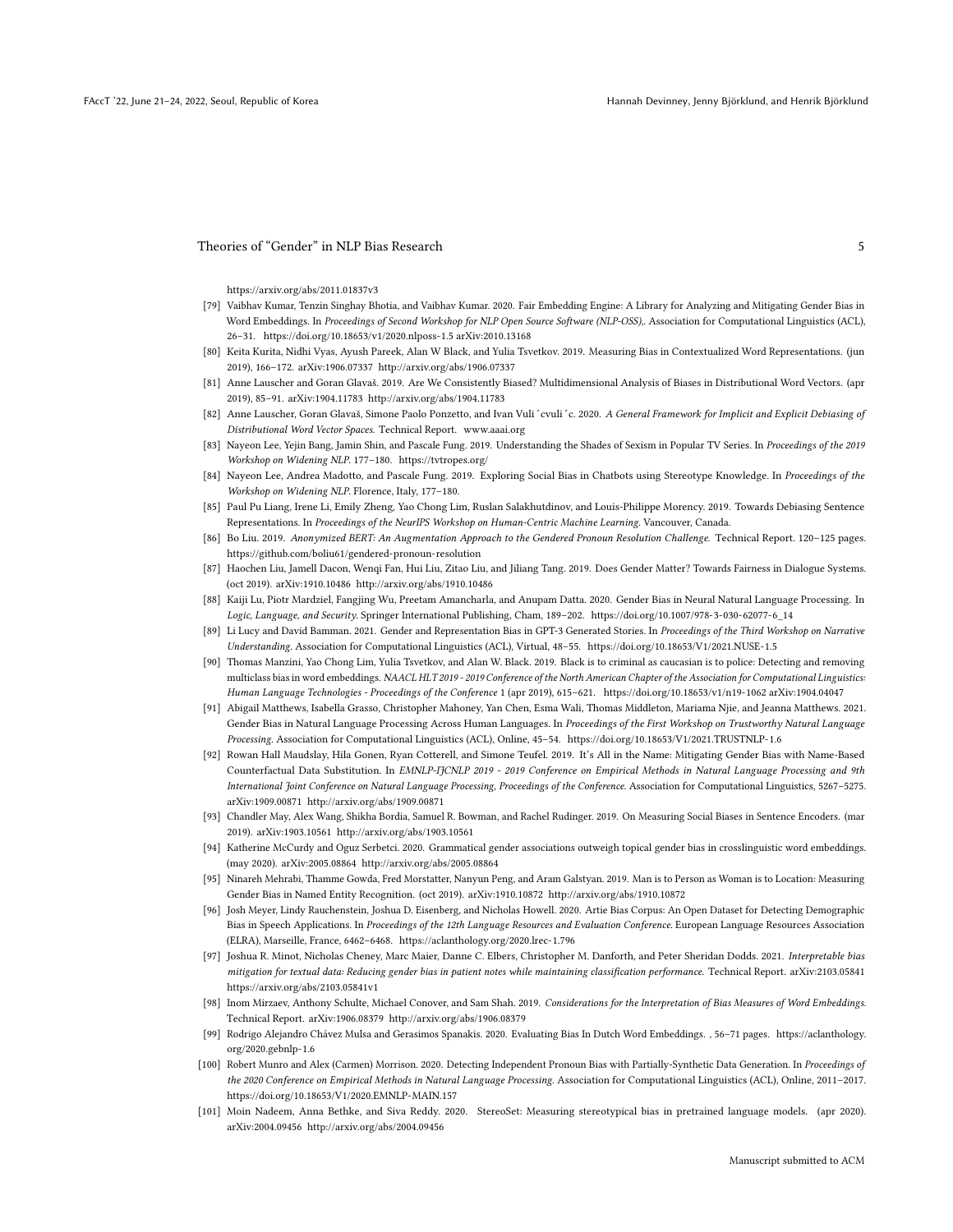- [102] Malvina Nissim, Rik van Noord, and Rob van der Goot. 2020. Fair is Better than Sensational: Man is to Doctor as Woman is to Doctor. Computational Linguistics (mar 2020), 1–11. https://doi.org/10.1162/coli\_a\_00379 arXiv:1905.09866
- [103] Debora Nozza, Claudia Volpetti, and Elisabetta Fersini. 2019. Unintended Bias in Misogyny Detection. In 2019 IEEE/WIC/ACM International Conference on WEb Intelligence (WI). 149–155.
- [104] Enoch Opanin Gyamfi, Yunbo Rao, Miao Gou, and Yanhua Shao. 2020. deb2viz: Debiasing gender in word embedding data using subspace visualization. In Eleventh International Conference on Graphics and Image Processing (ICGIP 2019), Zhigeng Pan and Xun Wang (Eds.), Vol. 11373. SPIE, Hangzhou, China. https://doi.org/10.1117/12.2557465
- [105] Orestis Papakyriakopoulos, Simon Hegelich, Juan Carlos, Medina Serrano, and Fabienne Marco. 2020. Bias in Word Embeddings. (2020), 12. https://doi.org/10.1145/3351095.3372843
- [106] Ji Ho Park, Jamin Shin, and Pascale Fung. 2018. Reducing Gender Bias in Abusive Language Detection. Proceedings of the 2018 Conference on Empirical Methods in Natural Language Processing, EMNLP 2018 (aug 2018), 2799–2804. arXiv:1808.07231 http://arxiv.org/abs/1808.07231
- [107] Radomir Popović, Florian Lemmerich, and Markus Strohmaier. 2020. Joint Multiclass Debiasing of Word Embeddings. (mar 2020). arXiv:2003.11520 http://arxiv.org/abs/2003.11520
- [108] Marcelo O. R. Prates, Pedro H. Avelar, and Luís C. Lamb. 2019. Assessing gender bias in machine translation: a case study with Google Translate. Neural Computing and Applications (mar 2019), 1–19. https://doi.org/10.1007/s00521-019-04144-6
- [109] Rasmus Précenth. 2019. Word Embeddings and Gender Stereotypes in Swedish and English. Master's Thesis. Uppsala University.
- [110] Flavien Prost, Nithum Thain, and Tolga Bolukbasi. 2019. Debiasing Embeddings for Reduced Gender Bias in Text Classification. Technical Report. 69–75 pages. https://github.com/tolga-b/debiaswe
- [111] Arun K. Pujari, Ansh Mittal, Anshuman Padhi, Anshul Jain, Mukesh Jadon, and Vikas Kumar. 2019. Debiasing gender biased hindi words with word-embedding. In ACM International Conference Proceeding Series. Association for Computing Machinery, 450–456. https://doi.org/10.1145/ 3377713.3377792
- [112] Yusu Qian, Urwa Muaz, Ben Zhang, and Jae Won Hyun. 2019. Reducing Gender Bias in Word-Level Language Models with a Gender-Equalizing Loss Function. ACL 2019 - 57th Annual Meeting of the Association for Computational Linguistics, Proceedings of the Student Research Workshop (may 2019), 223–228. arXiv:1905.12801 http://arxiv.org/abs/1905.12801
- [113] Krithika Ramesh, Gauri Gupta, and Sanjay Singh. 2021. Evaluating Gender Bias in Hindi-English Machine Translation. In Proceedings of the 3rd Workshop on Gender Bias in Natural Language Processing. Association for Computational Linguistics (ACL), Online, 16–23. https: //doi.org/10.18653/V1/2021.GEBNLP-1.3
- [114] Prashanth Rao and Maite Taboada. 2021. Gender Bias in the News: A Scalable Topic Modelling and Visualization Framework. Frontiers in Artificial Intelligence 4 (jun 2021). https://doi.org/10.3389/FRAI.2021.664737/FULL
- [115] Shauli Ravfogel, Yanai Elazar, Hila Gonen, Michael Twiton, and Yoav Goldberg. 2020. Null It Out: Guarding Protected Attributes by Iterative Nullspace Projection. (apr 2020). arXiv:2004.07667 http://arxiv.org/abs/2004.07667
- [116] Alexey Romanov, Maria De-Arteaga, Hanna Wallach, Jennifer Chayes, Christian Borgs, Alexandra Chouldechova, Sahin Geyik, Krishnaram Kenthapadi, Anna Rumshisky, and Adam Tauman Kalai. 2019. What's in a Name? Reducing Bias in Bios without Access to Protected Attributes. (apr 2019). arXiv:1904.05233 http://arxiv.org/abs/1904.05233
- [117] Candace Ross, Boris Katz, and Andrei Barbu. 2020. Measuring Social Biases in Grounded Vision and Language Embeddings. (feb 2020). arXiv:2002.08911 http://arxiv.org/abs/2002.08911
- [118] David Rozado. 2020. Wide range screening of algorithmic bias in word embedding models using large sentiment lexicons reveals underreported bias types. PLOS ONE 15, 4 (apr 2020), e0231189. https://doi.org/10.1371/journal.pone.0231189
- [119] Rachel Rudinger, Chandler May, and Benjamin Van Durme. 2017. Social Bias in Elicited Natural Language Inferences. Technical Report. 74–79 pages. https://github.com/cjmay/snli-ethics
- [120] Rachel Rudinger, Jason Naradowsky, Brian Leonard, and Benjamin Van Durme. 2018. Gender Bias in Coreference Resolution. NAACL HLT 2018 -2018 Conference of the North American Chapter of the Association for Computational Linguistics: Human Language Technologies - Proceedings of the Conference 2 (apr 2018), 8–14. arXiv:1804.09301 http://arxiv.org/abs/1804.09301
- [121] Magnus Sahlgren and Fredrik Olsson. 2019. Gender Bias in Pretrained Swedish Embeddings. In Proceedings of the 22nd Nordic Conference on Computational Linguistics. Linköping University Electronic Press, Sweden, Turku, Finland, 35–43. https://aclanthology.org/W19-6104
- [122] Brenda Salenave Santana, Vinicius Woloszyn, and Leandro Krug Wives. 2018. Is there Gender bias and stereotype in Portuguese Word Embeddings?. In International Conference on the Computational Processing of Portuguese. arXiv:1810.04528 http://arxiv.org/abs/1810.04528
- [123] Maarten Sap, Saadia Gabriel, Lianhui Qin, Dan Jurafsky, Noah A. Smith, and Yejin Choi. 2020. Social Bias Frames: Reasoning about Social and Power Implications of Language. In Proceedings of the 58th Annual Meeting of the Association for Computational Linguistics. Association for Computational Linguistics, Online, 5477–5490. https://doi.org/10.18653/v1/2020.acl-main.486 arXiv:1911.03891
- [124] Danielle Saunders and Bill Byrne. 2020. Reducing Gender Bias in Neural Machine Translation as a Domain Adaptation Problem. (apr 2020). arXiv:2004.04498 http://arxiv.org/abs/2004.04498
- [125] Beatrice Savoldi, Marco Gaido, Luisa Bentivogli, Matteo Negri, and Marco Turchi. 2021. Gender Bias in Machine Translation. Transactions of the Association for Computational Linguistics 9 (aug 2021), 845–874. https://doi.org/10.1162/TACL\_A\_00401 arXiv:2104.06001
- [126] Ramit Sawhney, Arshiya Aggarwal, and Rajiv Shah. 2021. An Empirical Investigation of Bias in the Multimodal Analysis of Financial Earnings Calls. In Proceedings of the 2021 Conference of the North American Chapter of the Association for Computational Linguistics: Human Language Technologies.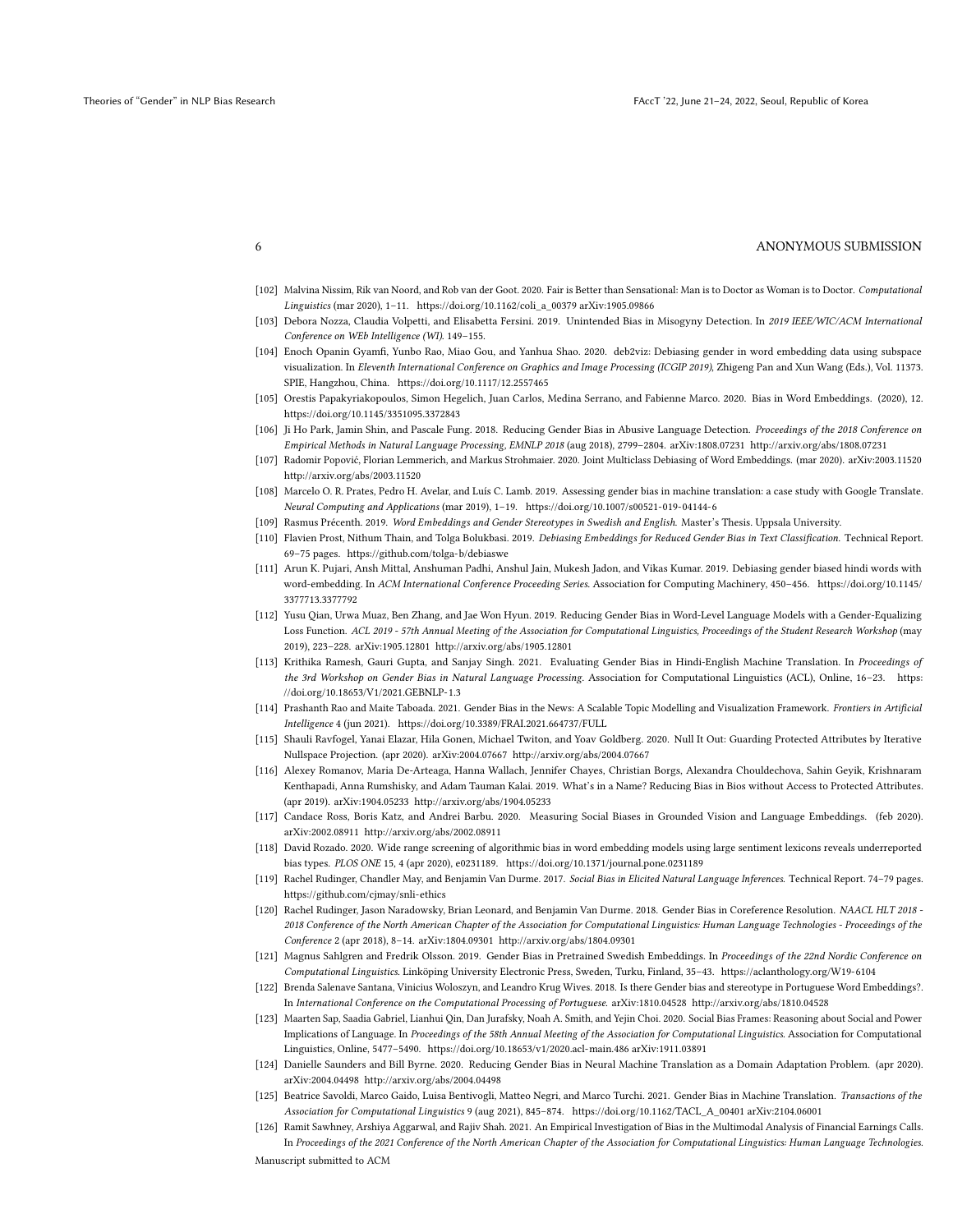Association for Computational Linguistics (ACL), Online, 3751–3757. https://doi.org/10.18653/V1/2021.NAACL-MAIN.294

- [127] Katja Geertruida Schmahl, Tom Julian Viering, Stavros Makrodimitris, Arman Naseri Jahfari, David Tax, and Marco Loog. 2020. Is Wikipedia succeeding in reducing gender bias? Assessing changes in gender bias in Wikipedia using word embeddings. Technical Report. TU Delft. 94–103 pages. https://doi.org/10.18653/v1/2020.nlpcss-1.11
- [128] João Sedoc and Lyle Ungar. 2019. The Role of Protected Class Word Lists in Bias Identification of Contextualized Word Representations. Technical Report. 55–61 pages. https://github.com/jsedoc/
- [129] Procheta Sen and Debasis Ganguly. 2020. Towards Socially Responsible AI: Cognitive Bias-Aware Multi-Objective Learning. Technical Report. https://ojs.aaai.org//index.php/AAAI/article/view/5654
- [130] Sima Sharifirad, Alon Jacovi, and Stan Matwin. 2019. Learning and Understanding Different Categories of Sexism Using Convolutional Neural Network's Filters. In Proceedings of the 2019 Workshop on Widening NLP. 21–23. https://doi.org/10.1177/1741659016652445
- [131] Sima Sharifirad and Stan Matwin. 2019. Using Attention-based Bidirectional LSTM to Identify Different Categories of Offensive Language Directed Toward Female Celebrities. In Proceedings of the 2019 Workshop on Widening NLP. Association for Computational Linguistics, Florence, Italy, 46–48. https://aclanthology.org/W19-3616
- [132] Shanya Sharma, Manan Dey, and Koustuv Sinha. 2020. Evaluating Gender Bias in Natural Language Inference. In NeurIPS 2020 Workshop on Dataset Curation and Security. arXiv:2105.05541 https://arxiv.org/abs/2105.05541v1
- [133] Judy Hanwen Shen, Lauren Fratamico, Iyad Rahwan, and Alexander M Rush. 2018. Darling or Babygirl? Investigating Stylistic Bias in Sentiment Analysis. Technical Report. http://textblob.readthedocs.io/en/dev/
- [134] Emily Sheng, Kai-Wei Chang, Premkumar Natarajan, and Nanyun Peng. 2019. The Woman Worked as a Babysitter: On Biases in Language Generation. EMNLP-IJCNLP 2019 - 2019 Conference on Empirical Methods in Natural Language Processing and 9th International Joint Conference on Natural Language Processing, Proceedings of the Conference (sep 2019), 3407–3412. arXiv:1909.01326 http://arxiv.org/abs/1909.01326
- [135] Emily Sheng, Kai-Wei Chang, Premkumar Natarajan, and Nanyun Peng. 2020. Towards Controllable Biases in Language Generation. (may 2020). arXiv:2005.00268 http://arxiv.org/abs/2005.00268
- [136] Eli Sherman, Keith Harrigian, Carlos Aguirre, and Mark Dredze. 2021. Towards Understanding the Role of Gender in Deploying Social Media-Based Mental Health Surveillance Models. In Proceedings of the Seventh Workshop on Computational Linguistics and Clinical Psychology: Improving Access. Association for Computational Linguistics (ACL), Online, 217–223. https://doi.org/10.18653/V1/2021.CLPSYCH-1.23
- [137] Seungjae Shin, Kyungwoo Song, JoonHo Jang, Hyemi Kim, Weonyoung Joo, and Il-Chul Moon. 2020. Neutralizing Gender Bias in Word Embedding with Latent Disentanglement and Counterfactual Generation. (apr 2020). arXiv:2004.03133 http://arxiv.org/abs/2004.03133
- [138] Andrew Silva, Pradyumna Tambwekar, and Matthew Gombolay. 2021. Towards a Comprehensive Understanding and Accurate Evaluation of Societal Biases in Pre-Trained Transformers. In Proceedings of the 2021 Conference of the North American Chapter of the Association for Computational Linguistics: Human Language Technologies. Association for Computational Linguistics (ACL), Online, 2383–2389. https://doi.org/10.18653/V1/2021. NAACL-MAIN.189
- [139] Gabriel Stanovsky, Noah A. Smith, and Luke Zettlemoyer. 2019. Evaluating Gender Bias in Machine Translation. ACL 2019 57th Annual Meeting of the Association for Computational Linguistics, Proceedings of the Conference (jun 2019), 1679–1684. arXiv:1906.00591 http://arxiv.org/abs/1906.00591
- [140] Tony Sun, Andrew Gaut, Shirlyn Tang, Yuxin Huang, Mai ElSherief, Jieyu Zhao, Diba Mirza, Elizabeth Belding, Kai-Wei Chang, and William Yang Wang. 2019. Mitigating Gender Bias in Natural Language Processing: Literature Review. In ACL 2019 - 57th Annual Meeting of the Association for Computational Linguistics, Proceedings of the Conference. Association for Computational Linguistics (ACL), Florence, Italy, 1630–1640. arXiv:1906.08976 http://arxiv.org/abs/1906.08976
- [141] Adam Sutton, Thomas Lansdall-Welfare, and Nello Cristianini. 2018. Biased Embeddings from Wild Data: Measuring, Understanding and Removing. Lecture Notes in Computer Science (including subseries Lecture Notes in Artificial Intelligence and Lecture Notes in Bioinformatics) 11191 LNCS (jun 2018), 328–339. arXiv:1806.06301 http://arxiv.org/abs/1806.06301
- [142] Chris Sweeney and Maryam Najafian. 2020. Reducing Sentiment Polarity for Demographic Attributes in Word Embeddings using Adversarial Learning. (2020). https://doi.org/10.1145/3351095.3372837
- [143] Nathaniel Swinger, Maria De-Arteaga, Neil Thomas Heffernan IV, Mark DM Leiserson, and Adam Tauman Kalai. 2019. What are the Biases in My Word Embedding?. In Artificial Intelligence, Ethics, and Society. Association for Computing Machinery, New York, NY, USA, 305–311. https://doi.org/10.1145/3306618.3314270
- [144] Masashi Takeshita, Yuki Katsumata, Rafal Rzepka, and Kenji Araki. 2020. Can Existing Methods Debias Languages Other than English? First Attempt to Analyze and Mitigate Japanese Word Embeddings. In Proceedings of the Second Workshop on Gender Bias in Natural Language Processing. Association for Computational Linguistics, Barcelona, Spain (Online), 44–55. https://aclanthology.org/2020.gebnlp-1.5
- [145] Yi Chern Tan and L Elisa Celis. 2019. Assessing Social and Intersectional Biases in Contextualized Word Representations. Technical Report. 13230–13241 pages. https://github.com/openai/gpt-2-output-dataset
- [146] Mike Thelwall. 2018. Gender bias in sentiment analysis. Online Information Review 42, 1 (2018), 45–57. https://doi.org/10.1108/OIR-05-2017-0139
- [147] Samia Touileb, Lilja Øvrelid, and Erik Velldal. 2021. Using Gender- and Polarity-Informed Models to Investigate Bias. In Proceedings of the 3rd Workshop on Gender Bias in Natural Language Processing. Association for Computational Linguistics (ACL), Online, 66–74. https://doi.org/10. 18653/V1/2021.GEBNLP-1.8
- [148] Ameya Vaidya, Feng Mai, and Yue Ning. 2019. Empirical Analysis of Multi-Task Learning for Reducing Model Bias in Toxic Comment Detection. (sep 2019). arXiv:1909.09758 http://arxiv.org/abs/1909.09758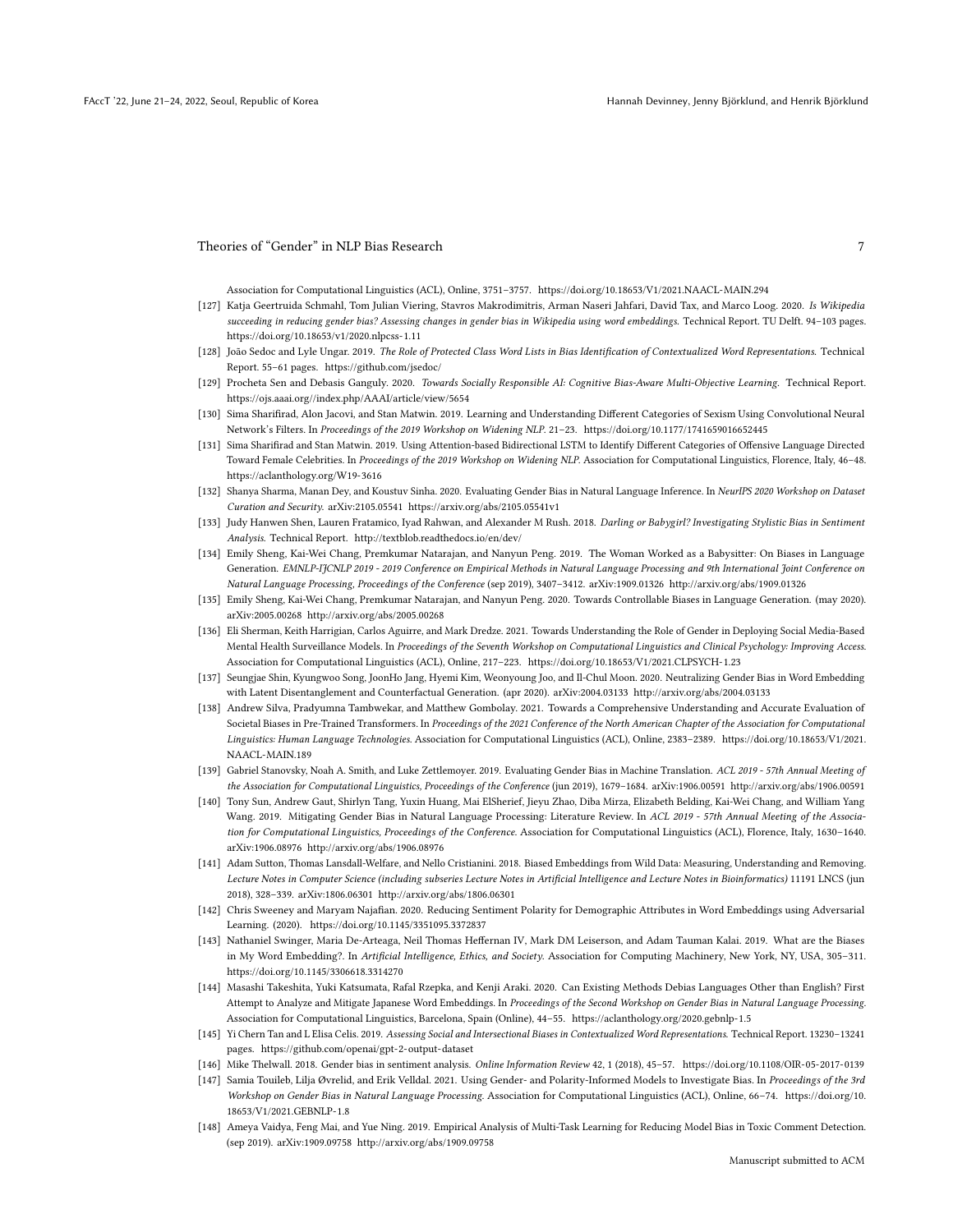- [149] Eva Vanmassenhove, Christian Hardmeier, and Andy Way. 2019. Getting Gender Right in Neural Machine Translation. Proceedings of the 2018 Conference on Empirical Methods in Natural Language Processing, EMNLP 2018 (sep 2019), 3003–3008. https://doi.org/10.18653/v1/D18-1334 arXiv:1909.05088
- [150] Eva Vanmassenhove, Dimitar Shterionov, and Matthew Gwilliam. 2021. Machine Translationese: Effects of Algorithmic Bias on Linguistic Complexity in Machine Translation. , 2203–2213 pages. https://aclanthology.org/2021.eacl-main.188
- [151] Jesse Vig, Sebastian Gehrmann, Yonatan Belinkov, Sharon Qian, Daniel Nevo, Yaron Singer, and Stuart Shieber. 2020. Causal Mediation Analysis for Interpreting Neural NLP: The Case of Gender Bias. (apr 2020). arXiv:2004.12265 http://arxiv.org/abs/2004.12265
- [152] Jesse Vig, Sebastian Gehrmann, Yonatan Belinkov, Sharon Qian, Daniel Nevo, Yaron Singer, and Stuart Shieber. 2020. Investigating Gender Bias in Language Models Using Causal Mediation Analysis. In 34th Conference on Neural Information Processing Systems (NeurIPS 2020). NeurIPS, Vancouver, Canada, 14 pages. https://www.cs.technion.ac.il/\$\sim\$belinkov/assets/pdf/neurips2020.pdf
- [153] Tianlu Wang, Xi Victoria Lin, Nazneen Fatema Rajani, Bryan McCann, Vicente Ordonez, and Caiming Xiong. 2020. Double-Hard Debias: Tailoring Word Embeddings for Gender Bias Mitigation. (may 2020), 5443–5453. arXiv:2005.00965 http://arxiv.org/abs/2005.00965
- [154] Tianlu Wang, Xi Victoria Lin, Nazneen Fatema Rajani, Bryan McCann, Vicente Ordonez, and Caiming Xiong. 2021. [RE] Double-Hard Debias:

Tailoring Word Embeddings for Gender Bias Mitigation. (apr 2021), 5443–5453. https://doi.org/10.18653/v1/2020.acl-main.484 arXiv:2104.06973 [155] Zili Wang. 2019. MSnet: A BERT-based Network for Gendered Pronoun Resolution. Technical Report. 89–95 pages. https://github.com/google-research-

- [156] Kellie Webster, Marta R Costa-Jussà, Christian Hardmeier, and Will Radford. 2019. Gendered Ambiguous Pronouns (GAP) Shared Task at the Gender Bias in NLP Workshop 2019. Technical Report. 1–7 pages. https://www.kaggle.com/c/
- [157] Kellie Webster, Marta Recasens, Vera Axelrod, and Jason Baldridge. 2018. Mind the GAP: A Balanced Corpus of Gendered Ambiguous Pronouns. Transactions of the Association for Computational Linguistics 6 (dec 2018), 605–617. https://doi.org/10.1162/tacl\_a\_00240 arXiv:1810.05201
- [158] Austin P. Wright, Omar Shaikh, Haekyu Park, Will Epperson, Muhammed Ahmed, Stephane Pinel, Diyi Yang, Duen Horng, and Chau. 2020. RECAST: Interactive Auditing of Automatic Toxicity Detection Models. (jan 2020). arXiv:2001.01819 http://arxiv.org/abs/2001.01819
- [159] Yinchuan Xu and Junlin Yang. 2019. Look Again at the Syntax: Relational Graph Convolutional Network for Gendered Ambiguous Pronoun Resolution. In Proceedings of the 1st Workshop on Gender Bias in Natural Language Processing. Association for Computational Linguistics, Florence, Italy, 96–101. https://www.aclweb.org/anthology/W19-3814/
- [160] Kai-Chou Yang, Timothy Niven, Tzu-Hsuan Chou, and Hung-Yu Kao. 2019. Fill the GAP: Exploiting BERT for Pronoun Resolution. In Proceedings of the 1st Workshop on Gender Bias in Natural Language Processing. Association for Computational Linguistics, Florence, Italy, 102–106. https: //www.aclweb.org/anthology/W19-3815/
- [161] Zekun Yang and Juan Feng. 2020. A Causal Inference Method for Reducing Gender Bias in Word Embedding Relations. In Proceedings of the AAAI Conference on Artificial Intelligence, Vol. 34. AAAI press, New York, NY, USA, 9434–9441. https://doi.org/10.1609/AAAI.V34I05.6486 arXiv:1911.10787
- [162] Catherine Yeo and Alyssa Chen. 2020. Defining and Evaluating Fair Natural Language Generation. In Proceedings of the The Fourth Widening Natural Language Processing Workshop at ACL. Association for Computational Linguistics, Seattle, USA, 107–109. https://doi.org/10.18653/v1/2020.winlp-1.27 arXiv:2008.01548
- [163] Brian Hu Zhang, Blake Lemoine, and Margaret Mitchell. 2018. Mitigating Unwanted Biases with Adversarial Learning. In AIES 2018 Proceedings of the 2018 AAAI/ACM Conference on AI, Ethics, and Society. Association for Computing Machinery, Inc, 335–340. https://doi.org/10.1145/3278721.3278779 arXiv:1801.07593
- [164] Chong Zhang, Jieyu Zhao, Huan Zhang, Kai-Wei Chang, and Cho-Jui Hsieh. 2021. Double Perturbation: On the Robustness of Robustness and Counterfactual Bias Evaluation. In Proceedings of the 2021 Conference of the North American Chapter of the Association for Computational Linguistics: Human Language Technologies. Association for Computational Linguistics (ACL), Online, 3899–3916. https://doi.org/10.18653/V1/2021.NAACL-MAIN.305
- [165] Guanhua Zhang, Bing Bai, Junqi Zhang, Kun Bai, Conghui Zhu, and Tiejun Zhao. 2020. Demographics Should Not Be the Reason of Toxicity: Mitigating Discrimination in Text Classifications with Instance Weighting. In Proceedings of the 58th Annual Meeting of the Association for Computational Linguistics. Association for Computational Linguistics, Online, 4134–4145. https://doi.org/10.18653/v1/2020.acl-main.380
- [166] Haoran Zhang, Amy X. Lu, Mohamed Abdalla, Matthew McDermott, and Marzyeh Ghassemi. 2020. Hurtful words: Quantifying Biases in Clinical Contextual Word Embeddings. In ACM CHIL 2020 - Proceedings of the 2020 ACM Conference on Health, Inference, and Learning. Association for Computing Machinery, Inc, 110–120. https://doi.org/10.1145/3368555.3384448
- [167] Jieyu Zhao and Kai-Wei Chang. 2020. LOGAN: Local Group Bias Detection by Clustering. In Proceedings ofthe 2020 Conference on Empirical Methods in Natural Language Processing,. Association for Computational Linguistics (ACL), 1968–1977. https://doi.org/10.18653/v1/2020.emnlp-main.155 arXiv:2010.02867
- [168] Jieyu Zhao, Subhabrata Mukherjee, Saghar Hosseini, Kai-Wei Chang, and Ahmed Hassan Awadallah. 2020. Gender Bias in Multilingual Embeddings and Cross-Lingual Transfer. (may 2020), 2896–2907. arXiv:2005.00699 http://arxiv.org/abs/2005.00699
- [169] Jieyu Zhao, Tianlu Wang, Mark Yatskar, Ryan Cotterell, Vicente Ordonez, and Kai-Wei Chang. 2019. Gender Bias in Contextualized Word Embeddings. In NAACL HLT 2019 - 2019 Conference of the North American Chapter of the Association for Computational Linguistics: Human Language Technologies - Proceedings of the Conference, Vol. 1. Association for Computational Linguistics (ACL), Minneapolis, Minnesota, 629–634. https://doi.org/10.18653/V1/N19-1064